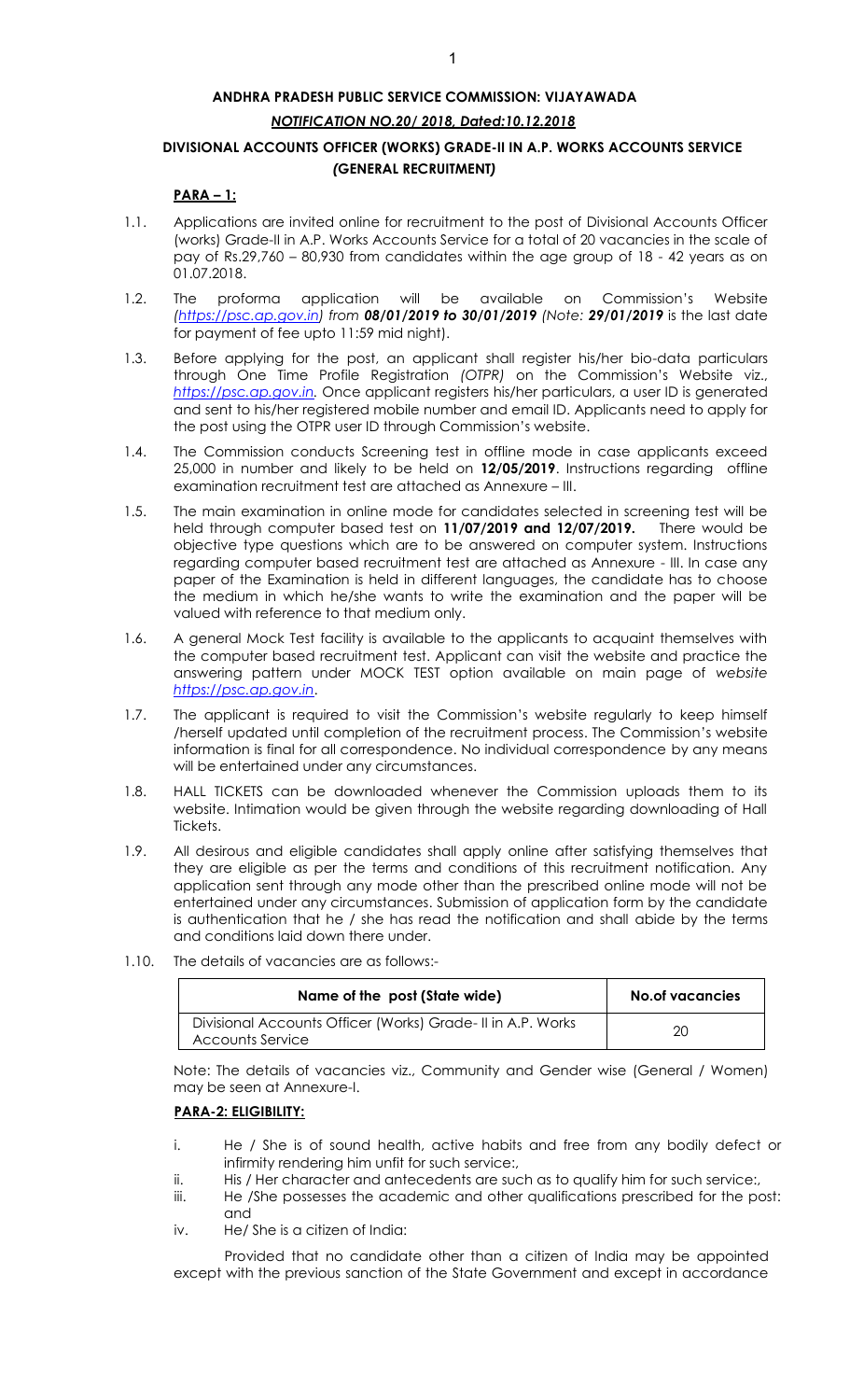with such conditions and restrictions as they may be laid down. Such sanction shall be not be accorded unless the State Government are satisfied that sufficient number of citizens of India, who are qualified and suitable are not available.

# **PARA-3: EDUCATIONAL QUALIFICATIONS:**

 A candidate should possess the academic qualifications and experience including practical experience prescribed, if any, for the post on the date of the notification for direct recruitment issued by the concerned recruiting agency.

| <b>Name of the Post</b>       | <b>Educational Qualification</b>                                                      |  |  |  |
|-------------------------------|---------------------------------------------------------------------------------------|--|--|--|
|                               | Divisional Accounts Officer Must possess Bachelor's Degree of a recognized University |  |  |  |
| (Works) Grade-II in A.P.      | in India established or incorporated by or under a Central                            |  |  |  |
| <b>Works Accounts Service</b> | Act, or a State Act, or an Institution recognized by the                              |  |  |  |
|                               | University Grants Commission or any equivalent                                        |  |  |  |
|                               | qualifications.                                                                       |  |  |  |

## **PARA- 4 RESERVATIONS:**

- 4.1.There will be reservations in direct recruitment in respect of Scheduled Tribes, Scheduled Castes, Backward Classes, Physically Challenged and Women as per Rule 22 and 22 (A) of A.P. State and Subordinate Service Rules.
- 4.2. In the case of candidates who claim the benefit of reservation or relaxation from upper age limit on the basis of Caste/Tribe or Community the basic document of proof of Community will be the Certificate issued by the Revenue Authorities not below the rank of Tahsildar in the case of SC/ST and Non Creamy Layer Certificate issued by the Revenue Authorities in the case of Backward Classes. The list of Caste/Tribe/Community is as incorporated in Schedule-I of above Rules. The list is also appended at Annexure – IV. The candidates have to produce proof of the community claimed in their application at all stages of selection along with the certificates relating to Educational Qualifications and local status certificates etc.,. Subsequent claim of change of community will not be entertained.
- 4**.**3. The person with disability means a person suffering from not less than forty percent of any disability as certified by a medical authority except hearing Impairment. Hearing Impairment means loss of sixty decibels or more in the better ear in the conversational range of frequencies which corresponds to 85 dBs Hearing threshold on the audiogram in the better ear i.e., 85 dB hearing level in audiogram – 25 dB upper limit of normal hearing = 60 dB hearing loss as per provision under "person with Disabilities Act, 1995".
- 4.4. Caste & Community: Community Certificate issued by the competent authority in terms of G.O. Ms No. 58, SW (J) Dept., dt.12/5/97 should be submitted at appropriate time. As per A.P. State and Subordinate Service Rules, Rule -2(28) Explanation: No person who professes a religion different from Hinduism shall be deemed a member of Schedule Caste. BCs, SCs & STs belonging to other States are not entitled for reservation.
- 4.5. There shall be Reservation to Women horizontally to an extent of 33 1/3% as per G.O. Ms. No. 63, GA (Ser-D) Dept., dated:17.04.2018.
- 4.6. The candidates claiming to be belonging to non-creamy layer of Backward Class have to obtain a Certificate in terms of G.O. Ms. No. 3, Backward Classes Welfare (C-2) Department, Dated 04.04.2006 read with G.O. Ms. No. 26 Backward Classes Welfare(C) Department, Dated 09.12.2013 regarding their exclusion from the Creamy Layer from the competent authority (Tahasildar) and produce the same at appropriate time of verification**.** In case of failure to produce the same on the day of verification, the Candidature will be considered against open competition even if he / she is otherwise eligible in all aspects.
- 4.7. Reservation for local candidates is not applicable, as the post is State Cadre.
- 4.8. Candidates who migrate from Telangana to Andhra Pradesh between 2<sup>nd</sup> June, 2014 and 1st June, 2019 (in this case till date of notification) as per terms laid down in circular memo No.4136/SPF & MC/2015-5, Dated.20.11.2017 of Government of Andhra Pradesh shall obtain the Local Status certificate from competent authority and produce at the time of verification.

# **PARA- 5 AGE:**

- 5.1. No person shall be eligible for direct recruitment if he/she is less than 18 years of age and if he / she is more than 42 years of age as on 01/07/2018 as per G.O.Ms.No.132, GA (Service -A) Dept., dated:15.10.2018. Candidates should not be born earlier than 2nd July 1976 and not later than 1st July 2000.
- 5.2. Age Relaxation is applicable to the categories as detailed below: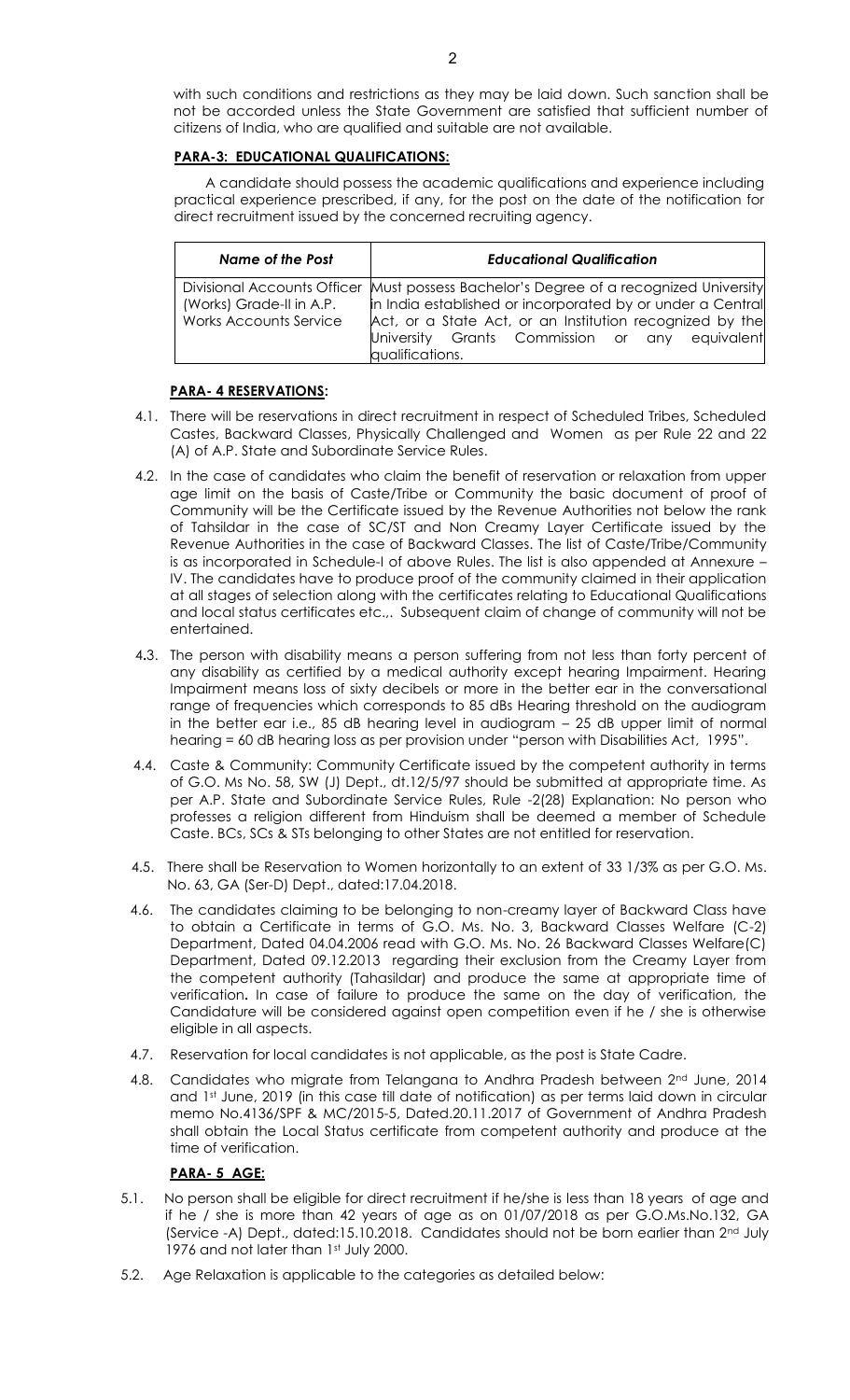| S. No. | <b>Category of candidates</b>                                                                                           | <b>Relaxation of age</b><br>permissible                                              |  |  |
|--------|-------------------------------------------------------------------------------------------------------------------------|--------------------------------------------------------------------------------------|--|--|
| 1.     | SC/ST and BCs                                                                                                           | 5 Years                                                                              |  |  |
| 2.     | Physically Handicapped persons                                                                                          | 10 Years                                                                             |  |  |
| 3.     | Ex-Service men                                                                                                          | Shall be allowed to deduct<br>from his age a period of 3<br>years in addition to the |  |  |
| 4.     | N.C.C. (who have worked as Instructor in<br>N.C.C.                                                                      | length of service rendered<br>by him in the armed forces /<br>NCC.                   |  |  |
| 5.     | A.P. State Government Employees (Employees<br>of APSEB, APSRTC, Corporations, Municipalities<br>etc. are not eligible). | 5 Years based on the<br>length of regular service.                                   |  |  |
| 6.     | Retrenched temporary employees in the<br>State Census Department with a minimum<br>service of 6 months.                 | 3 Years                                                                              |  |  |

## *EXPLANATION:*

Provided that the persons referred to at Sl.Nos.3 & 4 above shall, after making the deductions referred to in sub Rule 12 (c) (i) & (ii) of A.P. State and Subordinate Service Rules not exceed the Maximum age limit prescribed for the post.

 The age relaxation for Ex-Servicemen is applicable for those who have been released from Armed Forces other than by way of dismissal or discharge on account of misconduct or inefficiency.

## **PARA - 6 HOW TO APPLY:**

**STEP-I:** Candidates applying for the first time for any notification has to first fill the OTPR application carefully to obtain OTPR ID. While filling the OTPR, the candidate has to ensure that the particulars are filled correctly. The Commission bears no responsibility for the mistakes, if any, made by the candidates. If candidates choose to modify they may do so by clicking the modify OTPR make the modification, save them and proceed to STEP-II (If candidates have already registered and have the OTPR ID, number then he/she can proceed to STEP-II.)

**STEP-II:** The applicant has to login in the Commission's website with the user name (OTPR) ID) and the password set by candidate. After login, the applicant has to click on the "Online application submission" present in the bottom right corner of the Commission's website.

**PAYMENT PROCESS:** The applicant now has to click on the payment link against the notification number that he wants to apply. The basic details required for calculation of the fee and fge relaxation will be prepopulated from the OTPR data. The applicant has to verify all the details that are displayed. Once the payment form is submitted, the respective details (Used for calculation of fee and age relaxation) will not be altered in any stage of application processing. Hence if any details are to be changed, applicant should use the modify OTPR link, modify the details, save it and again click on application payment link.

**STEP-III:** After checking all the data and ensuring that the data is correct the applicant has to fill application specific data such as local/non local status, white card details etc., which are also used to calculate the fee. Once all the data is filled appropriately, the applicant has to submit the payment form. On successful submission, the payment reference ID is generated and is displayed on the screen. By clicking "OK" the applicant is shown the various payment options where he/she can select any one among them and complete the payment process as given on the screen.

**STEP-IV:** Once the payment is successful, payment reference ID is generated. Candidates can note the payment reference ID for future correspondence. Thereafter the applicant is directed to the application form. Applicant should provide the payment reference Id generated along with the other details required for filing the application form (other fields like OTPR ID and fees relaxations details will be prepopulated from the data submitted in the payment form for respective notification). The applicant should check the data displayed thoroughly and should fill the application specific fields like qualification details, examination centre etc., carefully and submit the application form. Once the application is submitted successfully then application receipt is generated. The applicant is requested to print and save the application receipt for future reference/correspondence.

**NOTE:** Applicant shall note that the data displayed from OTPR at the time of submitting the application will be considered for the purpose of this notification only. Any changes made by the applicant to OTPR data at a later date shall not be considered for the notification on hand.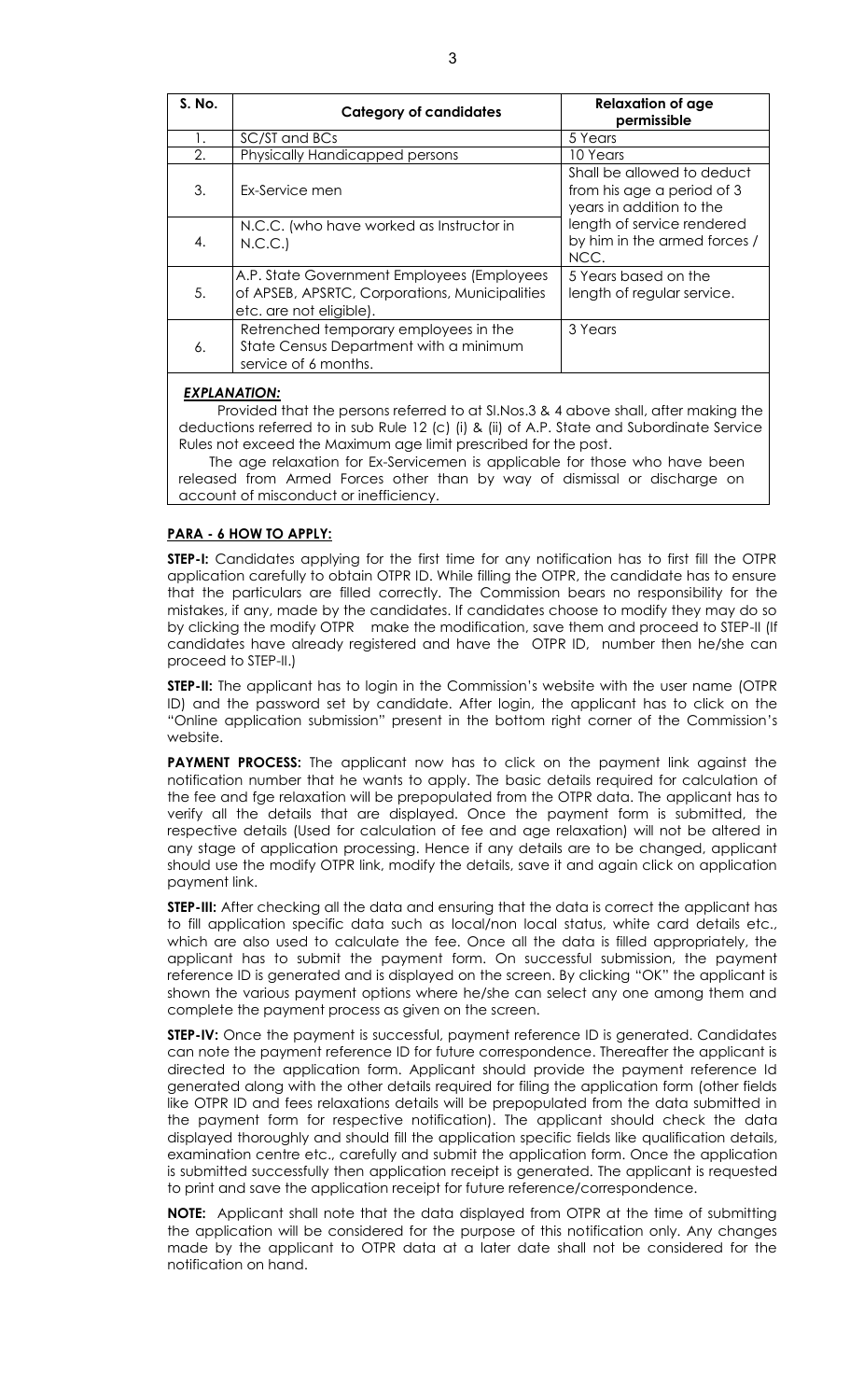**STEP-V:** In any case if the payment process is not submitted successfully, then the applicant should start the fresh payment process as mentioned in STEP-II.

**STEP-VI:** Once the application is submitted successfully, correction in application form will be enabled. The corrections can be made in the application form itself. Fields which affects the name, fee and age relaxations are not enabled for corrections.

#### **NOTE:**

 A. The Commission is not responsible, for any omissions by the applicant in bio-data particulars while submitting the application form online. The applicants are therefore, advised to strictly follow the instructions given in the user guide before submitting the application.

 B. All the candidates are requested to submit their application with correct data. It is noticed that some of the candidates are requesting for change in the data, after submission of the application. It is informed that such requests shall be allowed on payment of Rs.100/- (Rupees hundred only) for each correction. However changes are not allowed for name, fee and age relaxation. No manual application for corrections shall be entertained. Corrections in the application will be enabled after the last date of the submission of application and will be allowed upto 7 days only from the last date of applications.

 C. The particulars furnished by the applicant in the application form will be taken as final. candidates should, therefore, be very careful in uploading / submitting the application form online.

 D. Incomplete/incorrect application form will be summarily rejected. The information if any furnished by the candidate subsequently will not be entertained by the Commission under any circumstances. Applicants should be careful in filling-up the application form and submission. If any lapse is detected during the scrutiny, the candidature will be rejected even though he/she comes to the final stage of recruitment process or even at a later stage and also liable for punishment as per Para 14.1 of this notification.

 E. Before uploading/submission application form, the candidates should carefully ensure his/her eligibility for this examination. No relevant column of the application form should be left blank; otherwise application form will not be accepted.

## **PARA - 7: (a) FEE:**

- 7.1 Applicant must pay Rs. 250/- (Rupees two hundred and fifty only) towards application processing fee and Rs 120/- (Rupees one hundred twenty only) towards examination fee.
- 7.2. However, the following categories of candidates are exempted from payment of examination fee Rs.120/- only.
	- i) SC, ST, BC, PH & Ex-Service Men.
	- ii) Families having household supply white card issued by Civil Supplies Department, A.P. Government. (Residents of Andhra Pradesh)
	- iii) Un-employed youth as per G.O.Ms.No.439, G.A (Ser- A) Dept., dated: 18/10/1996 should submit declaration at an appropriate time to the Commission.
	- iv) Applicants belonging to the categories mentioned above (except Physically Handicapped Persons & Ex-Service Men) hailing from other States are not entitled for exemption from payment of fee and not entitled for claiming any kind of reservation.
	- v) Candidates belonging to other States shall pay the prescribed fee of Rs.120/- (Rupees one hundred and twenty only), along with processing fee of Rs. 250/- (Rupees two hundred and fifty only) through different channels as indicated at Para-6. Otherwise such applications will not be considered and no correspondence on this will be entertained.

## **7.3. b) Mode of Payment of Fee:**

- i) The Fee mentioned in the above paragraph is to be paid online using payment gateway using Net Banking/ Credit card / Debit Card**.** The list of Banks providing service for the purpose of online remittance of fee will be available on the website.
- ii) The fee once remitted shall not be refunded or adjusted under any circumstances. Failure to pay the examination fee and application fee (in non-exempt case) will entail total rejection of application.
- iii) IPOs / Demand Drafts are not accepted.
- iv) In case of corrections Rs.100/- per correction will be charged. However changes are not allowed for name, fee and age relaxation.

## **PARA-8: SCHEME OF EXAMINATION:-**

The Scheme & Syllabus for the examination has been shown in Annexure-II.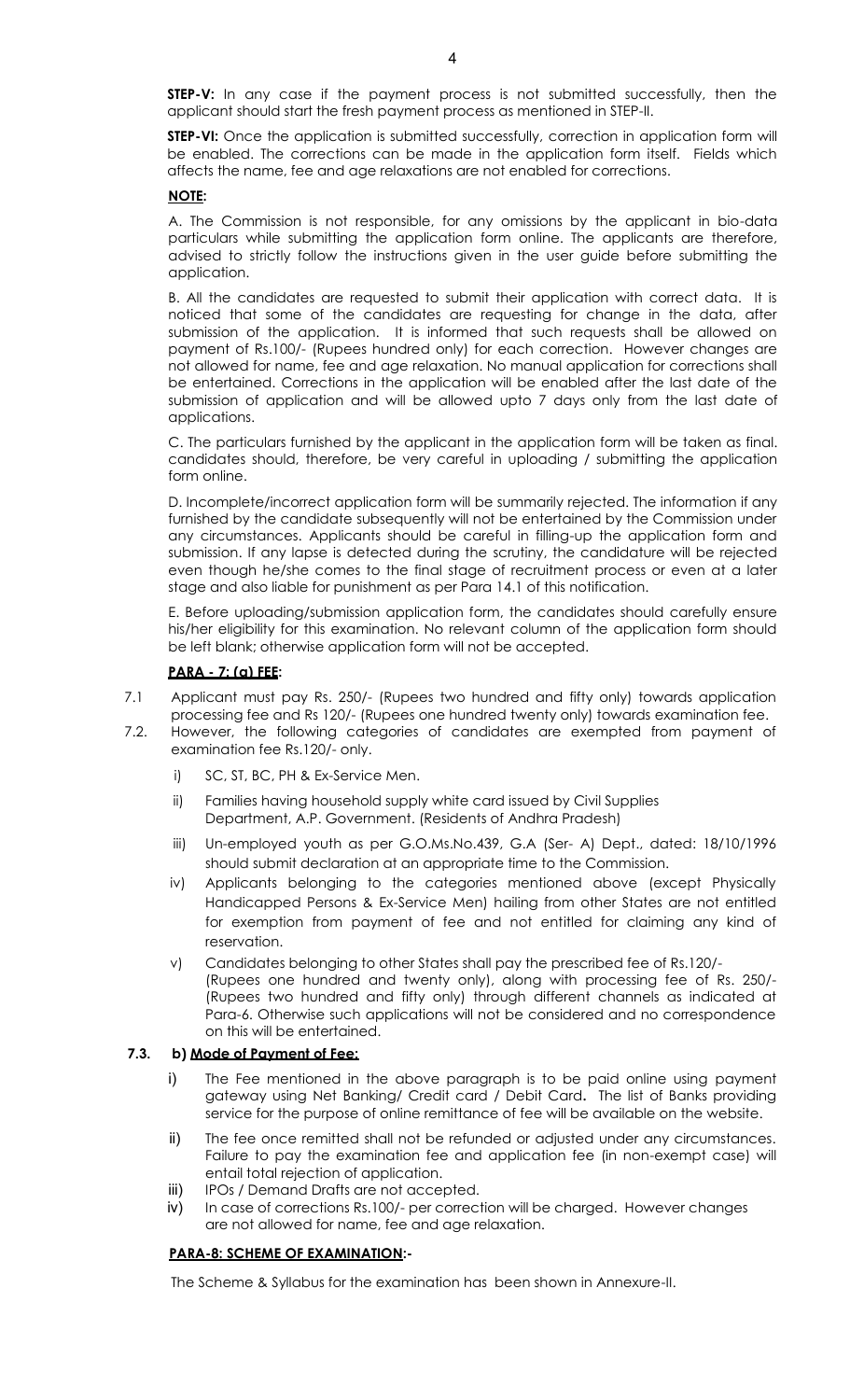### **PARA - 9:** *CENTERS* **FOR THE OFF-LINE (SCREENING) AND ON–LINE (MAIN) EXAMINATIONS:**

The applicant may choose the test centre with three preferences. However the Commission reserves the right to allot the applicant to any centre of examination depending on the availability of the resources like centers / systems.

## **PARA – 10 RESOLUTION OF DISPUTES RELATED TO QUESTION PAPER, ANSWER KEY AND OTHER MATTERS:**

- 10.1. The Commission would publish the key on its website after conduct of the examination. Any objections with regard to the key and any other matter shall be filed within one week after publication of the key in the prescribed proforma available in the website.
- 10.2. The objections received in the prescribed proforma and within due date will be referred to Expert Committee for opinion and to take appropriate decision thereon by the Commission. As per decision of the Commission a revised key will be hosted and further objections only in respect of keys that are revised would be called for a period of three working days from the date of publication of revised key. No further objections on original key will be entertained at this stage. The matter will again be referred to experts, taking into consideration the opinion of Expert Committee and the final key would be hosted on website based on the decision of the Commission.
- 10.3. The objections if any would be examined and the decision of the Commission in this regard shall be final. Any objection filed after expiry of specified time from the date of publication of key / revised key would not be entertained.

### **PARA -11 NOTE ON IMPORTANT LEGAL PROVISIONS GOVERNING THE RECRUITMENT PROCESS:**

- 11.1. <u>Vacancies</u>: The recruitment will be made to the vacancies notified only. There shall be no waiting list as per G.O. Ms. No. 81, General Administration (Ser. A) Department, Dated 22/02/1997, G.O.Ms.No.544, General Administration (Ser. A) Department, Dated:04.12.1998 and Rule 6 of APPSC Rules of procedure. In any case, no cognisance will be taken by Commission of any vacancies arising or reported after the completion of the selection and recruitment process or the last date as decided by the Commission as far as this Notification is concerned, and these will be further dealt with as per G.O. & Rule cited above.
- 11.2. The Recruitment will be processed as per this notification and also as per the Rules and Instructions issued by the Government and also as decided by the Commission from time to time. A.P. works Accounts Service G.O.Ms.No.86, Finance & Planning (FW.WA.1) Dept., dated: 22.05.1998 and Special Rules / Adhoc Rules Governing the recruitment and other related GOs, Rules etc., applicable.
- 11.3. Rules: The various conditions and criteria prescribed herein are governed by the A.P. State and Subordinate Service Rules, 1996 read with the relevant Special Rules applicable to any particular service in the departments. Any guidelines or clarification is based on the said Rules, and, in case of any necessity, any matter will be processed as per the relevant General and Special Rules as in force.
- 11.4. The Commission is empowered under the provisions of Article 315 and 320 of the Constitution of India read with relevant laws, rules, regulations and executive instructions and all other enabling legal provisions in this regard to conduct examination for appointment to the posts notified herein, duly following the principle of order of merit as per Rule 3(vi) of the APPSC Rules of Procedure read with relevant statutory provisions and ensuring that the whole recruitment and selection process is carried out with utmost regard to secrecy and confidentiality so as to ensure that the principle of merit is scrupulously followed.
- 11.5. Scheme is prescribed as per G.O.Ms.No.201, Finance (HR-I Plg, & Policy) Dept., dated:21.12.2017.
- 11.6. The persons already in Government Service/ Autonomous bodies/ Government aided institutions etc., whether in permanent or temporary capacity or as work charged employees are however required to inform, in writing, to their Head of Office/ Department that they have applied for this recruitment.
- 11.7. A candidate shall be disqualified for appointment, if he himself or through relations or friends or any others has canvassed or endeavoured to enlist for his candidature, extraneous support, whether from official or non-official sources for appointment to this service.
- 11.8. Evaluation of various physical disabilities and procedure for certification will be as per orders contained in G.O.Ms. No. 31, WD, CW & DW (DW) Dept., dated 01.12.2009.
- 11.9. The candidates who have obtained Degrees through Open Universities / Distance Education mode are required to have recognition by the Distance Education Council, Government of India. Unless such Degrees have been recognised by the D.E.C. they will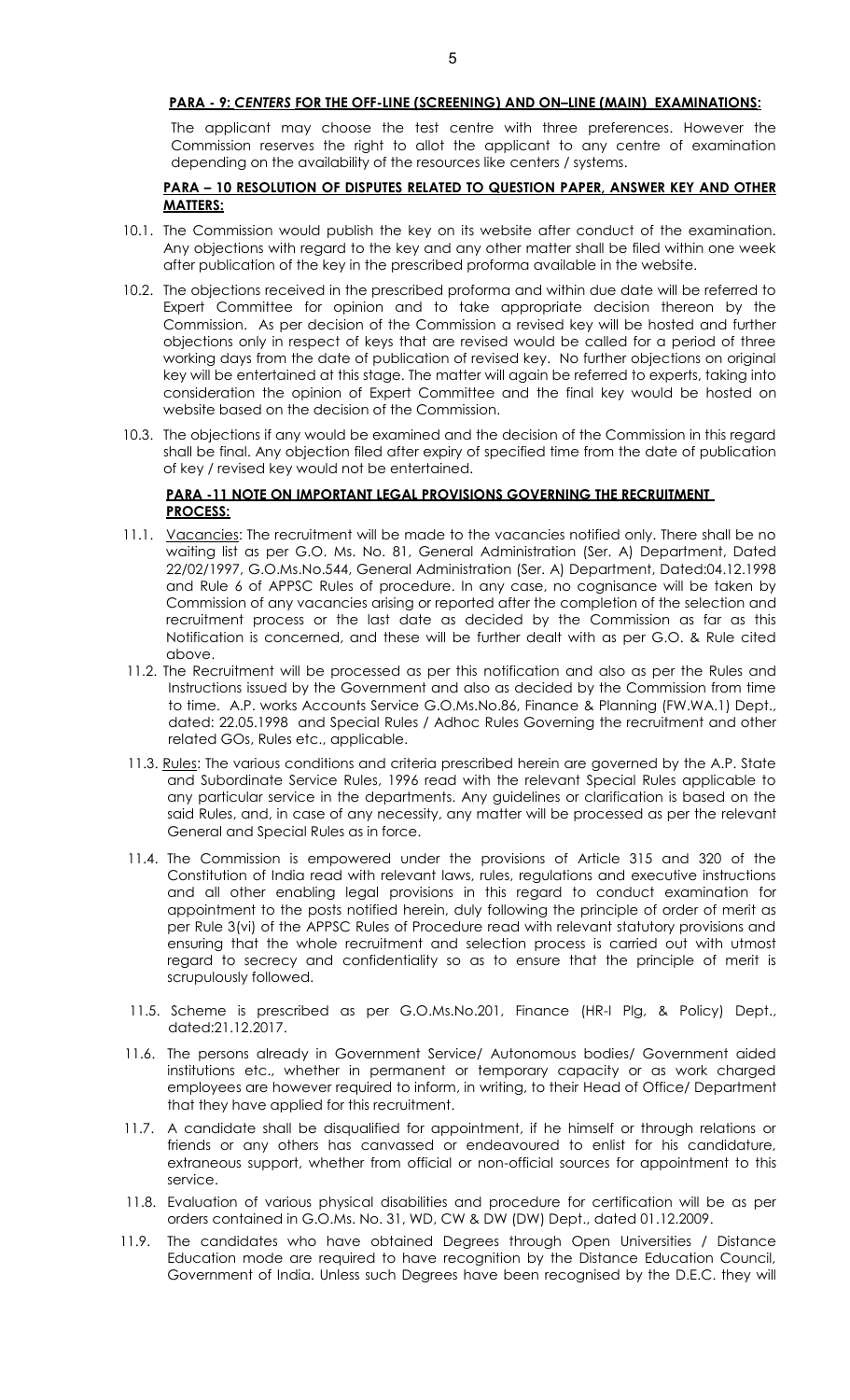not be accepted for purpose of Educational Qualification. The onus, in case of doubt, of Proof of recognition by the D.E.C. that their Degrees / Universities have been recognised, rests with the candidate. Candidates may also refer G.O.R.T.No.143, Higher Education (EC) Dept., Dated:11.07.2018 and the Supreme Court judgment dated:03.11.2017 in this connection.

## **PARA- 12 Please read the following Annexures appended to the notification before filling the application form**

Annexure- I- Break up of vacancies Annexure- II- Scheme & Syllabus Annexure- III- Instructions to candidates Annexure- IV- LIST OF SC / ST /BC's

## **PARA-13: PROCEDURE OF SELECTION:**

- 13.1. Appearance in all the papers of computer based examination / main examination is compulsory. Absence in any of the papers will automatically render the disqualification of the candidature.
- 13.2. As per G.O.Ms.No.5 General Administration (Ser-A) Dept., dated:05.01.2018 "Government here by permit the Andhra Pradesh Public Service Commission to pick up candidates who obtains such minimum qualifying marks in Screening Test / Preliminary Examination as may be fixed by the Commission at its discretion shall be admitted to the Main Examination in all direct recruitment examinations. The APPSC is further permitted to select candidates belonging to the Scheduled Caste or Scheduled Tribes or Backward classes or Physically Challenged candidates for Main Examination by applying relaxed standards in the Screening Test / Preliminary Examination, if the Commission is of the opinion that sufficient number of candidates from these communities are not likely to be eligible for main examination on the basis of general standard in Screening Test / Preliminary Examination in order to fill up the vacancies reserved for them". Candidates who will come up for selection due to relaxed standards shall be considered against reserved category only.
- 13.3. The selection of candidates for appointment to the posts shall be based on the merit in the computer based examination, to be held as per the scheme of examination enunciated at para 8 above.
- 13.4. The minimum qualifying marks for consideration of a candidate to the selection process are 40% for OCs, 35% for BCs, and 30% for SCs, STs and PHs or as per rules. In the event of Schedule Caste & Schedule Tribe candidates not coming up for selection with the existing minimum prescribed for selection in the competitive examination conducted by the APPSC their selection shall be considered on the basis of rank with reference to their performance in the written and / or oral competitive examination irrespective of the marks secured.

N.B.: Mere securing of minimum qualifying marks does not confer any right to the candidate for being considered to the selection.

- 13.5. Where the candidates get equal number of marks in the screening test if two or more candidates get equal total number of marks, those candidates shall be bracketed. Candidates within the same bracket shall then be ranked 1, 2, 3 etc., according to age i.e., oldest being considered for admission. In case there is tie in age, the person who possesses educational qualification at earlier date would be considered.
- 13.6. With regard to situation where there is deletion of questions, if any, from any paper, scaling (proportionate increase) would be done for that particulars part of the paper to the maximum marks prescribed for the paper and the marks would be rounded off to 2 decimals to determine the merit of the candidate.
- 13.7. The appointment of selected candidates will be subject to their being found medically fit in the appropriate medical classification, and if he/she is of sound health, active habits and free from any bodily defect or infirmity.
- 13.8. ANSWER KEY AND MARKS: Answer key would be published on the website and marks of each candidate are also displayed on website. No separate memorandum of marks would be issued.

## **PARA-14: DEBARMENT:**

14.1. Candidates should make sure of their eligibility to the post applied for and that the declaration made by them in the format of application regarding their eligibility is correct in all respects. Any candidate **furnishing in-correct information or making false declaration regarding his/her eligibility at any stage or suppressing any information** is liable TO BE DEBARRED UPTO FIVE YEARS FROM APPEARING FOR ANY OF THE EXAMINATIONS CONDUCTED BY THE COMMISSION, and summary rejection of their candidature for this recruitment.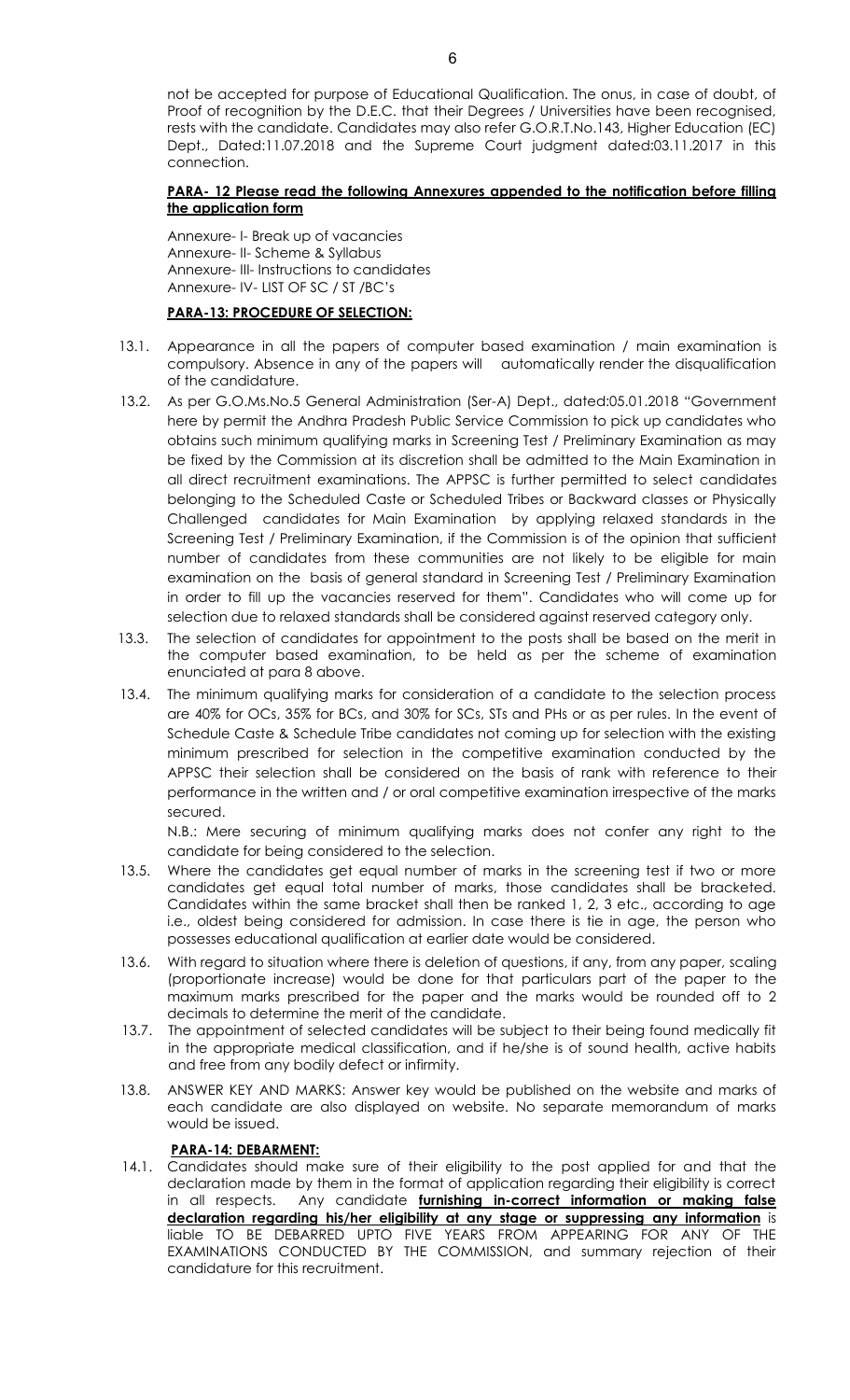- 14.2. The Penal Provisions of Act 25/97 published in the A.P. Gazette No. 35, Part-IV.B Extraordinary dated: 21/08/1997 shall be invoked **if malpractice and unfair means are noticed at any stage** of the recruitment. Further candidates shall be liable for penalty as per G.O.Ms.No.385,G.A.(Ser. A) Dept., Dt.18/10/2016. The Chief Superintendent of the examination centre is authorized to take decision in case of malpractice or usage of unfair means or creation of disturbance or use of physical force by any candidate and report the matter to the competent authority as well as register a police case.
- 14.3. The Commission is vested with the Constitutional duty of conducting recruitment and selection as per rules duly maintaining utmost secrecy and confidentiality in this process and any attempt by anyone causing or likely to cause breach of this constitutional duty in such manner or by such action as to violate or likely to violate the fair practices followed and ensured by the Commission will be sufficient cause for rendering such questionable means as ground for debarment and penal consequences as per law and rules as per decision of the Commission.
- 14.4. Any candidate found **impersonating or procuring impersonation by any person** or resorting to any other irregular or improper means in connection with his / her candidature for selection or obtaining support of candidature by any means, such a candidate may in addition to rendering himself/ herself liable to criminal prosecution, be liable to be debarred permanently from any exam or selection held by the Service Commissions in the country.
- 14.5. ELECTRONIC GADGETS BANNED:

 (a) The use of any mobile (even in switched off mode), pager, scientific calculator or any electronic equipment or programmable device or storage media like pen drive, smart watches etc., or camera or blue tooth devices or any other equipment or related accessories either in working or switched off mode capable of being used as a communication device during the examination is strictly prohibited. Any infringement of these instructions shall entail disciplinary action including ban from future examinations. (b) Candidates are advised, in their own interest, not to bring any of the banned items including mobile phones/ pagers to the venue of the examination, as arrangement for safe – keeping cannot be assured.

### **PARA-15: COMMISSION'S DECISION TO BE FINAL:**

 The decision of the Commission in all aspects and all respects pertaining to the application and its acceptance or rejection as the case may be, conduct of examination and at all consequent stages culminating in the selection or otherwise of any candidate shall be final in all respects and binding on all concerned, under the powers vested with it under Article 315 and 320 of the Constitution of India. Commission also reserves its right to alter and modify the terms and conditions laid down in the notification for conducting the various stages up to selection, duly intimating details thereof to all concerned, as warranted by any unforeseen circumstances arising during the course of this process, or as deemed necessary by the Commission at any stage.

**Sd/- A.K.Maurya,IFS,** 

**Place: VIJAYAWADA Secretary Date:10/12/2018**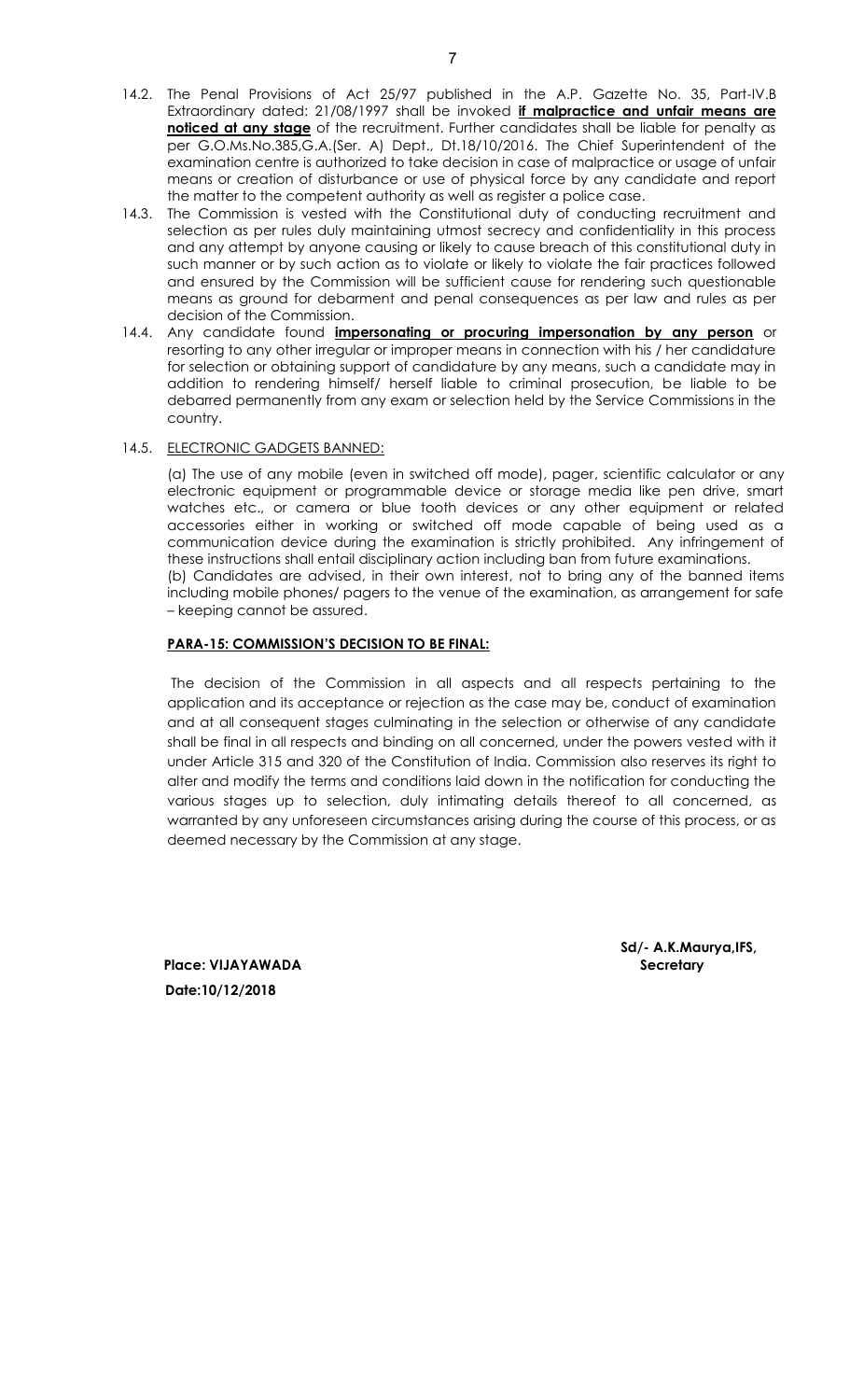# **ANNEXURE - I**  *NOTI FI CATION NO .20/2018*

# **Break up of provisional vacancies of Divisional Accounts Officer (Works) Grade-II in A.P. Works Accounts Service (State wide post)**

# *(General Recruitment)*

| Category                 | No. of Vacancies |                | <b>TOTAL</b>   |                | <b>GRAND TOTAL</b> |  |
|--------------------------|------------------|----------------|----------------|----------------|--------------------|--|
|                          | G                | W              | G              | W              |                    |  |
| $\rm OC$                 | 7                | $\overline{4}$ | 7              | $\overline{4}$ | 11                 |  |
| BC-A                     |                  | 0              |                | 0              |                    |  |
| $BC-B$                   | $\mathcal{P}$    | 0              | $\overline{2}$ | 0              | $\mathfrak{D}$     |  |
| $BC-C$                   | ∩                | ∩              | ∩              | 0              | 0                  |  |
| $BC-D$                   |                  | ∩              |                | 0              |                    |  |
| $BC-E$                   | $\Omega$         | Ω              | ∩              | 0              | ∩                  |  |
| SC                       |                  |                |                |                | 2                  |  |
| <b>ST</b>                | $\mathcal{P}$    | ∩              | $\overline{2}$ | 0              | $\mathcal{P}$      |  |
| VH                       |                  |                |                |                |                    |  |
| <b>HH</b>                | ∩                |                | ∩              |                |                    |  |
| OH                       |                  |                |                |                |                    |  |
| Ex-Ser.                  |                  |                |                |                |                    |  |
| men                      |                  |                |                |                |                    |  |
| Sports                   |                  |                |                |                |                    |  |
| Quota                    |                  |                |                |                |                    |  |
| <b>Grand Total</b><br>20 |                  |                |                |                |                    |  |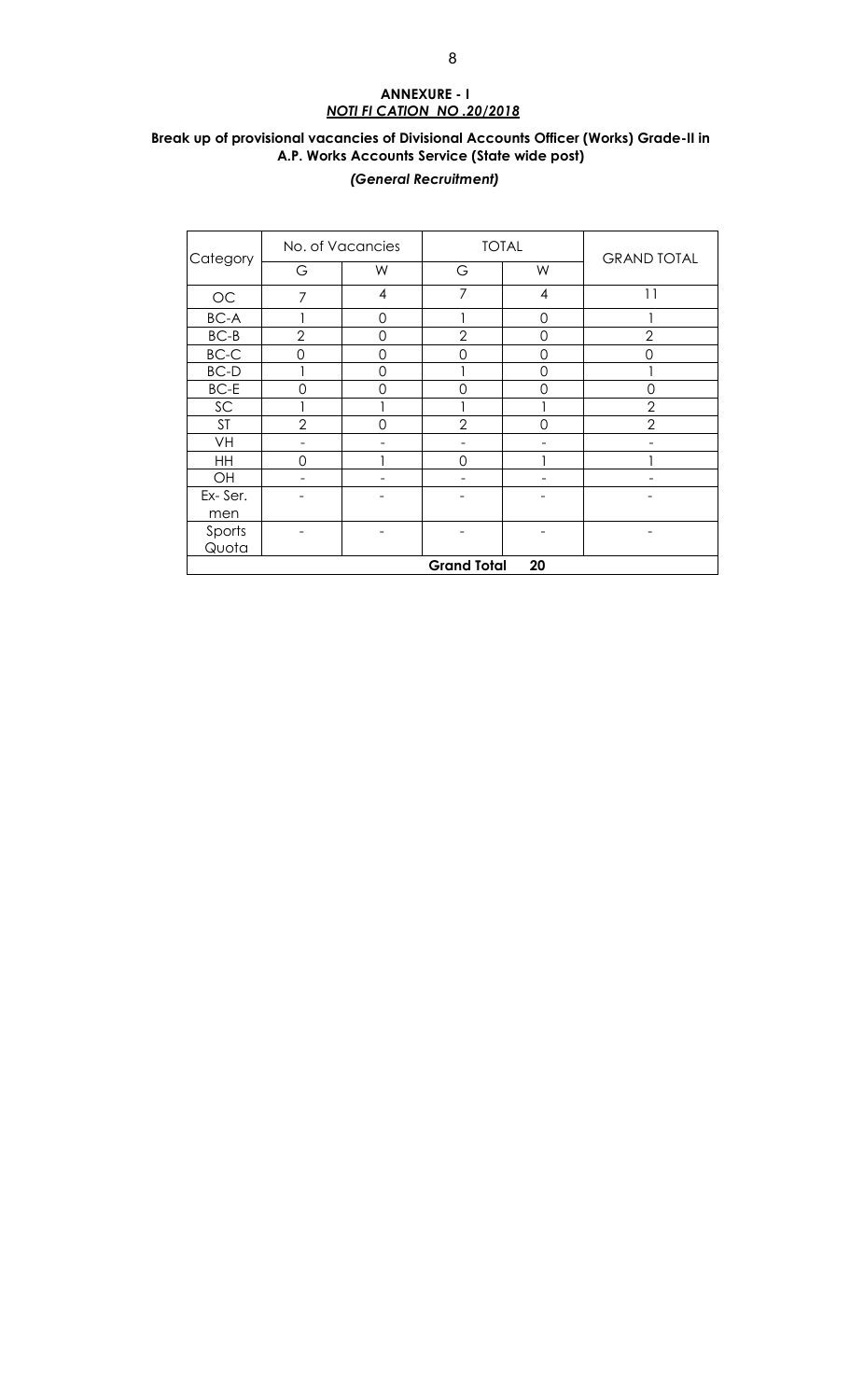## **ANNEXURE- II**

## *NOTIFICATION NO.20/ 2018*

SCHEME FOR RECRUITMENT TO THE POST OF DIVISIONAL ACCOUNTS OFFICER (WORKS) GRADE-II IN A.P. WORKS ACCOUNTS SERVICE *(GENERAL RECRUITMENT)* 

# **S C H E M E**

## SCREENING TEST- WRITTEN EXAMINATION (OBJECTIVE TYPE)

| paper-1 | General Studies & Mental Ability<br>(Degree standard) | 50 Marks |                | 150<br>Questions |
|---------|-------------------------------------------------------|----------|----------------|------------------|
|         | Arithmetic<br>(SSC standard)                          | 50 Marks | 150<br>Minutes |                  |
|         | Mensuration<br>(SSC standard)                         | 50 Marks |                |                  |

**1.** NEGATIVE MARKS: As per G.O. Ms. No.235 Finance (HR-I, Plg & Policy) Dept., Dt.06/12/2016, for each wrong answer will be penalized with 1/3rd of the marks prescribed for the question.

### MAINS - WRITTEN EXAMINATION (OBJECTIVE TYPE)

| Paper-1 | General Studies & Mental Ability<br>(Degree standard) | 150 Marks | 150 Minutes | 150 Questions |
|---------|-------------------------------------------------------|-----------|-------------|---------------|
| Paper-2 | Arithmetic<br>(SSC standard)                          | 150 Marks | 150 Minutes | 150 Questions |
| Paper-3 | Mensuration<br>(SSC standard)                         | 150 Marks | 150 Minutes | 150 Questions |

**1.** NEGATIVE MARKS: As per G.O. Ms. No.235 Finance (HR-I, Plg & Policy) Dept., Dt.06/12/2016, for each wrong answer will be penalized with 1/3rd of the marks prescribed for the question.

#### **Part – A SYLLABUS FOR SCREENING TEST (OBJECTIVE TYPE)**

GENERAL STUDIES& MENTAL ABILITY  *(DEGREE STANDARD)* 

## **50 Questions 50 Marks**

- 1. Events of national and international importance.
- 2. Current affairs- international, national and regional.
- 3. General Science and it applications to the day to day life Contemporary developments in Science & Technology and information Technology
- 4. Social- economic and political history of modern India with emphasis on Andhra Pradesh.
- 5. Indian polity and governance: constitutional issues, public policy, reforms and e-governance initiatives with specific reference to Andhra Pradesh.
- 6. Economic development in India since independence with emphasis on Andhra Pradesh.
- 7. Physical geography of Indian sub-continent and Andhra Pradesh.
- 8. Disaster management: vulnerability profile, prevention and mitigation strategies, Application of Remote Sensing and GIS in the assessment of Disaster.
- 9. Sustainable Development and Environmental Protection
- 10.Logical reasoning, analytical ability and data interpretation.
- 11.Data Analysis:
	- a) Tabulation of data
	- b) Visual representation of data
	- c) Basic data analysis (Summary Statistics such as mean, median, mode,
	- variance and coefficient of variation) and Interpretation
- 12. Bifurcation of Andhra Pradesh and its Administrative, Economic, Social, Cultural, Political, and Legal implications/problems.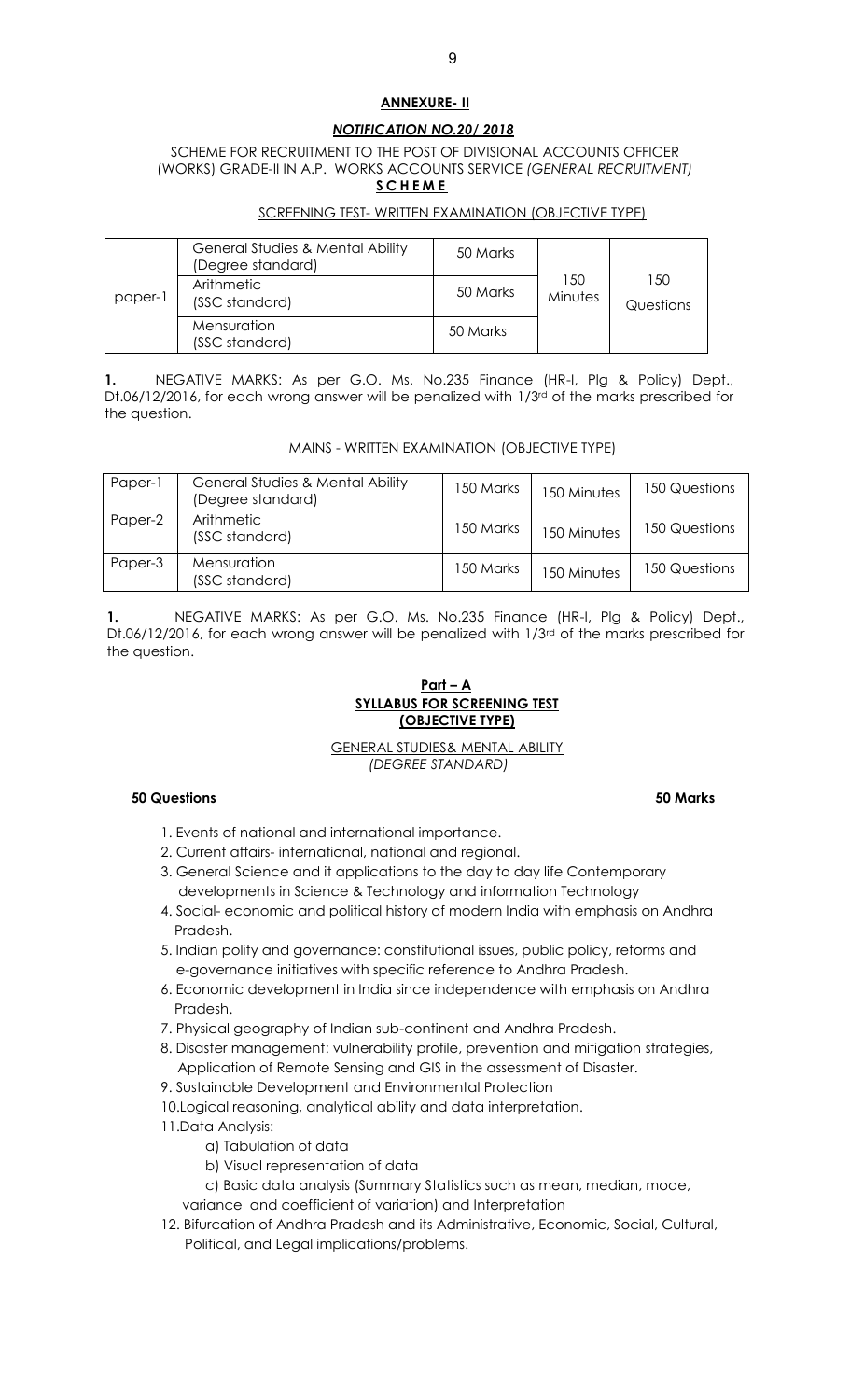# **Part – B**

# **ARITHMETIC**

# (Upto S.S.C. STANDARD)

### **50 Questions 50 Marks**

- 1. Number systems Rational and irrational numbers-decimal representations-real numbersmodulus of a real number – inequalities involving modulus- Prime and composite numbers – least common multiple and greatest common divisor-surds and logarithms.
- 2. Ratio and proportion-Averages-percentages-profit and loss-Discounts-Simple and compound interests-Partnerships-Time and distance – Time and work-clocks and calendar.
- 3. Polynomials special products factorization Remainder theorem Quadratic equations Algebraic expressions - Binomial theorem for positive integral index.
- 4. Sets-fundamental operations on sets-Relations and functions-Types of functions-Matrices (utmost of type 3X3) – Matrix addition and multiplication – system of linear Equations in two variables.
- 5. Statistics Frequency table Mean, Median and mode.

#### **Part - C MENSURATION**  (Upto S.S.C Standard)

### **50 Questions 50 Marks**

- 1. Areas of squares, rectangles, triangles quadrilaterals, parallelogram and trapezium.
- 2. Geometry of triangles and polygons-identical triangles similarity of triangles-Pythagoras theorem and applications.
- 3. Surface area and volumes of solids such as Sphere, Cylinder, Cone and Prism.
- 4. Geometry of Circles-Common tangents to two Circles and their properties-Chords and sectors of circle.
- 5. Coordinates in two-dimension plane-Distance formula-area of a triangle-Equation of a straight line in different forms-Applications -Trigonometric ratios and their values for special angles-simple trigonometric identities.

<<<<>>>>

# **SYLLABUS FOR MAIN EXAMINATION (OBJECTIVE TYPE) Paper - 1**

## **GENERAL STUDIES& MENTAL ABILITY**

 *(DEGREE STANDARD)* 

## **150 Questions 150 Marks**

- 1. Events of national and international importance.
- 2. Current affairs- international, national and regional.
- 3. General Science and it applications to the day to day life Contemporary developments in Science & Technology and information Technology
- 4. Social- economic and political history of modern India with emphasis on Andhra Pradesh.
- 5. Indian polity and governance: constitutional issues, public policy, reforms and e-governance initiatives with specific reference to Andhra Pradesh.
- 6. Economic development in India since independence with emphasis on Andhra Pradesh.
- 7. Physical geography of Indian sub-continent and Andhra Pradesh.
- 8. Disaster management: vulnerability profile, prevention and mitigation strategies, Application of Remote Sensing and GIS in the assessment of Disaster.
- 9. Sustainable Development and Environmental Protection
- 10.Logical reasoning, analytical ability and data interpretation.
- 11.Data Analysis:
	- a) Tabulation of data
	- b) Visual representation of data
	- c) Basic data analysis (Summary Statistics such as mean, median, mode,
	- variance and coefficient of variation) and Interpretation
- 12. Bifurcation of Andhra Pradesh and its Administrative, Economic, Social, Cultural, Political, and Legal implications/problems.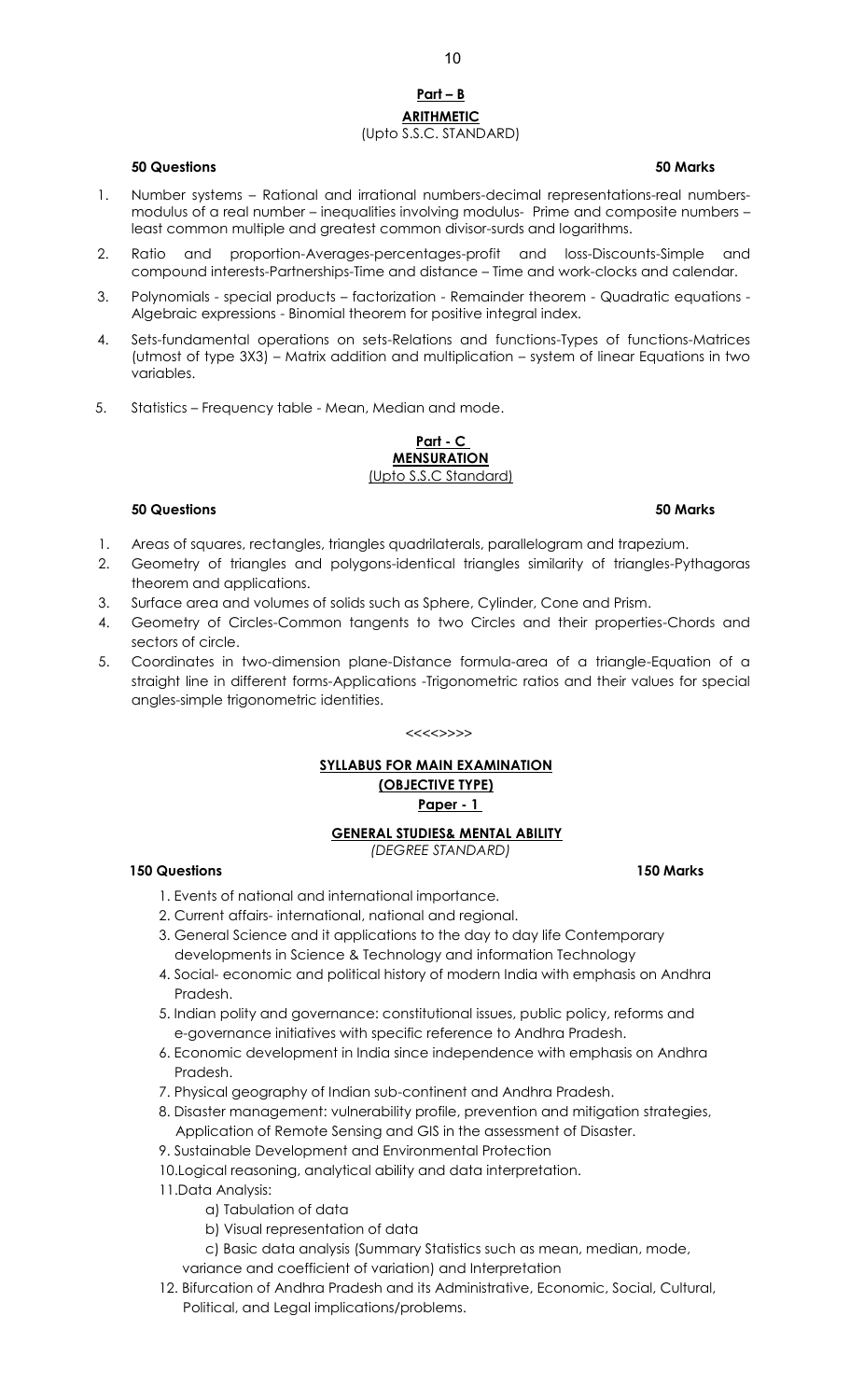# **Paper - 2**

## **ARITHMETIC (Upto S.S.C. STANDARD)**

## **150 Questions 150 Marks**

- 1. Number systems Rational and irrational numbers-decimal representations-real numbersmodulus of a real number – inequalities involving modulus- Prime and composite numbers – least common multiple and greatest common divisor-surds and logarithms.
- 2. Ratio and proportion-Averages-percentages-profit and loss-Discounts-Simple and compound interests-Partnerships-Time and distance – Time and work-clocks and calendar.
- 3. Polynomials special products factorization Remainder theorem Quadratic equations Algebraic expressions - Binomial theorem for positive integral index.
- 4. Sets-fundamental operations on sets-Relations and functions-Types of functions-Matrices (utmost of type 3X3) – Matrix addition and multiplication – system of linear Equations in two variables.
- 5. Statistics Frequency table Mean, Median and mode.

#### **Paper - 3 MENSURATION (Upto S.S.C Standard)**

### **150 Questions 150 Marks**

- 1. Areas of squares, rectangles, triangles quadrilaterals, parallelogram and trapezium.
- 2. Geometry of triangles and polygons-identical triangles similarity of triangles-Pythagoras theorem and applications.
- 3. Surface area and volumes of solids such as Sphere, Cylinder, Cone and Prism.
- 4. Geometry of Circles-Common tangents to two Circles and their properties-Chords and sectors of circle.
- 5. Coordinates in two-dimension plane-Distance formula-area of a triangle-Equation of a straight line in different forms-Applications -Trigonometric ratios and their values for special angles-simple trigonometric identities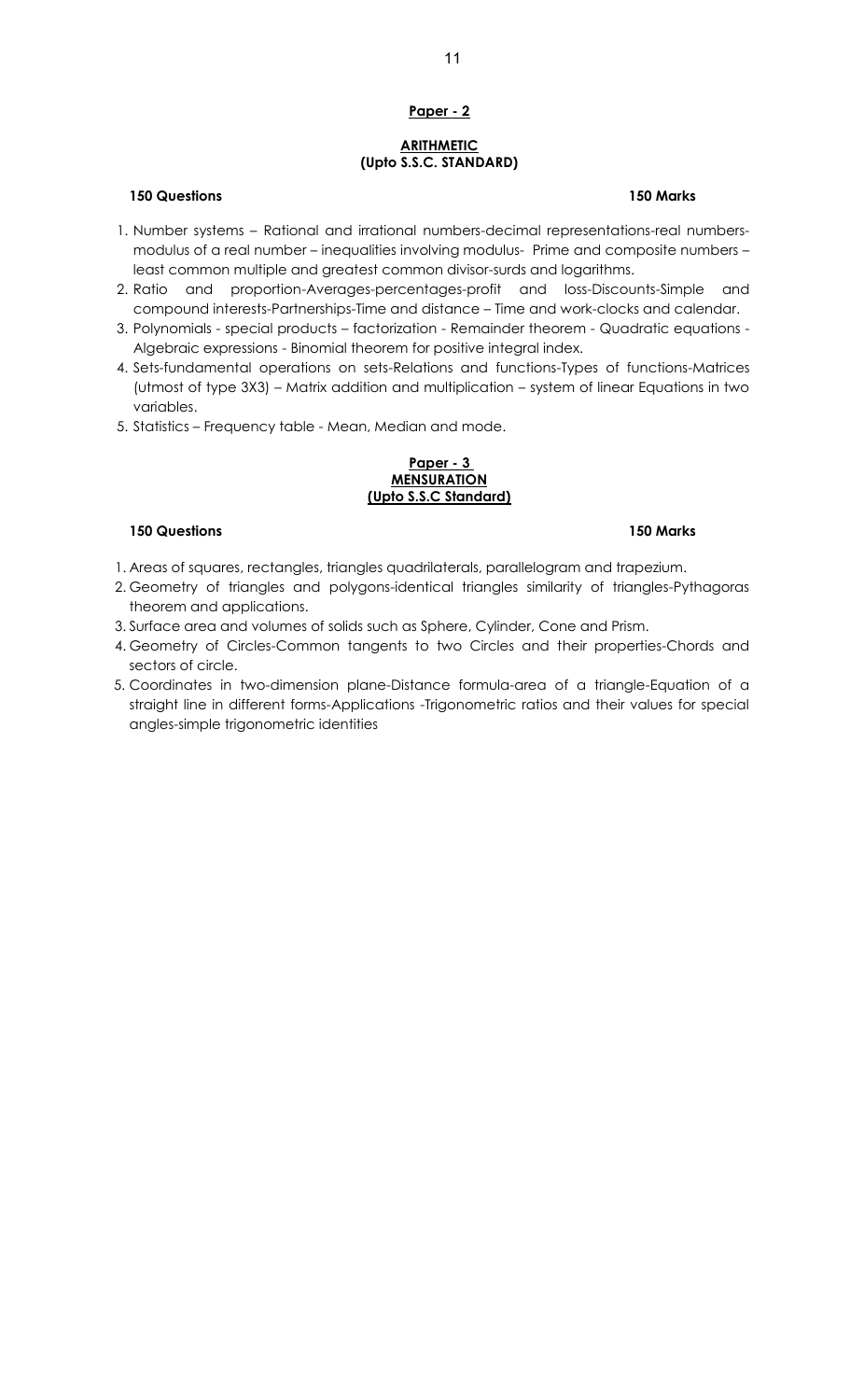## **Annexure-III**

## **INSTRUCTIONS TO CANDIDATES**

## **A.****INSTRUCTIONS TO CANDIDATES**:

- A.1. The applicants are required to go through the user guide and satisfy themselves as to their eligibility for this recruitment carefully before applying and enter the particulars completely online.
- A.2. Applicant must compulsorily fill-up all relevant columns of application and submit application through website only. The particulars made available in the website will be processed through computer and the eligibility decided in terms of notification and confirmed accordingly.
- A.3. The applications received online in the prescribed proforma available in the website and within the time shall only be considered and the Commission will not be held responsible for any kind of delay/discrepancy on part of the candidate.
- A.4. Applicants must compulsorily upload his/her own scanned photo and signature through .jpg format.
- A.5. The applicants should not furnish any particulars that are false, tampered, fabricated or suppress any material information while making an application through website.
- A.6. Important:-Hand written/typed/Photostat copies/printed application form will not be entertained.
- A.7. The applicant shall produce all the essential certificates issued by the competent authority, for verification by the commission, as and when called for. If candidates fail to produce the same, his/her candidature shall be rejected / disqualified without any further correspondence.
- A.8. The following certificate formats are available on the Commission's Website

*(*https://psc.ap.gov.in*)* for reference.

- A.8.1. Community, Nativity and Date of Birth Certificate
- A.8.2. Declaration by the Un-Employed
- A.8.3. School Study Certificate
- A.8.4. Certificate of Residence
- A.8.5. Medical Certificate for the Blind
- A.8.6. Certificate of Hearing Disability and Hearing Assessment
- A.8.7. Medical Certificate in respect of Orthopedically Handicapped Candidates
- A.8.8. Creamy Layer Certificate
- A.8.9. Local status certificate (if applicable)

#### **B. INSTRUCTIONS REGARDING OFF-LINE EXAMINATION FOR CANDIDATES (if**

#### **Screening test is held):**

- B.1. The candidates should go through the instructions given on the cover page of test booklet and carefully write his/her Registration Number, Subject / Subject Code, Booklet Series, Name of the Examination Centre etc., in the Answer Sheet, which will be provided to him/her in the examination hall.
- B.2. Since the answer sheets are to be scanned (valued) with Optical Mark Scanner system, the candidates have to USE BALL POINT PEN (BLUE or BLACK) ONLY FOR MARKING THE ANSWERS. The candidates will be supplied OMR Sheet consisting of two copies i.e., the Original Copy (Top Sheet) and Duplicate Copy (Bottom Sheet). The candidate is required to use Ball Point Pen (Blue or Black) for filling the relevant blocks in the OMR Sheet including bubbling the answers. After writing the examination the candidate has to handover the original OMR sheet (Top Sheet) to the invigilator in the examination hall. If any candidate takes away the original OMR Sheet (Top Sheet) his/her candidature will be rejected.

 However the candidate is permitted to take away the duplicate (Bottom Sheet) OMR Sheet for his/her record. The candidates should bring Ball Point Pen (Blue or Black and smooth writing pad) to fill up relevant columns on the Answer Sheet. The candidate must ensure encoding the Registration Number, Subject/Subject Code, Booklet Series correctly, write the Name of the Examination Centre, appending Signatures of the Candidate and Invigilator, etc., on the O.M.R. Answer sheet correctly, failing which the Answer sheet will not be valued. Use of whitener / correcting fluid / Blade / Powder/ Eraser / folding / Tearing / Rough Work or any kind of tampering to change the answers on OMR Sheet will lead to disqualification / invalidation / rejection. No correspondence whatsoever will be entertained from the candidates in this regard.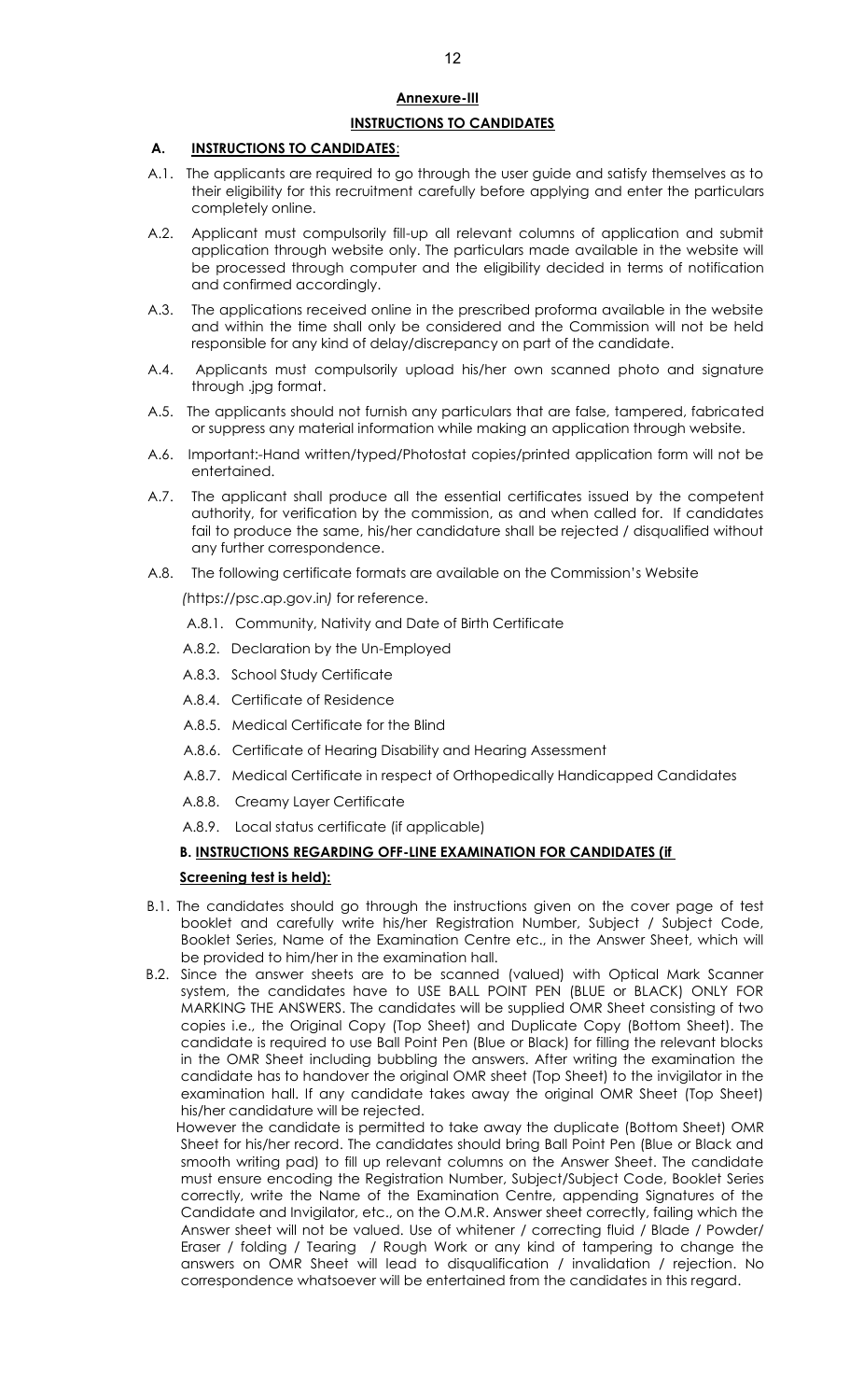B.3. The OMR Sheet is to be bubbled by Ball Point Pen (Blue or Black) only. Bubbling by Pencil / Ink Pen / Gel Pen is not permitted in this examination. Any kind of tampering to change the answers on the OMR Sheet will lead to disqualification / invalidation / rejection. No correspondence whatsoever will be entertained from the candidates in this regard.

## **C. INSTRUCTIONS REGARDING ON-LINE EXAMINATION FOR CANDIDATES:**

- C.1. The candidates should take their seats at the prescribed time before the commencement of the examination. Biometric identification would be conducted before entry into examination hall. The entry time would be mentioned in the hall ticket. Late entry after the given entry time would not be allowed. Candidates should not leave the examination hall till the expiry of fulltime. Loaning and interchanging of articles among the candidates is not permitted in the examination hall. Electronic devices including cell phones and pagers are not allowed in the examination hall.
- C.2. The starting time of each examination paper and the entry time would be mentioned in the hall ticket
- C.3. Candidates will not be permitted to leave the examination hall till the expiry of full time. If any candidate leaves the examination hall in the middle, he would be disqualified. If there is any problem with computer system, the candidates have to wait without talking to others till the system is restored. In case of any violation, the candidate will be disqualified.
- C.4. The examination link with the login screen will already be available on your system. Please inform the invigilator if this is not the case.
- C.5. 10 minutes prior to the exam, you'll be prompted to login. Please type the Login ID (Roll No) and the Password (Password for Candidate will be given on exam day) to proceed further.
- C.6. Invigilator will announce the password 15 minutes before commencement of the Examination.
- C.7. Copying or noting down questions and/or options is not allowed. Severe action will be taken if any candidate is found noting down the questions and/or options.
- C.8. After logging in, your screen will display:

\*Profile Information - Check the details & click on "I Confirm" or "I Deny".

\*Detailed exam instructions - Please read and understand thoroughly.

\*Please click on the "I am ready to Begin" button, after reading the instructions.

- C.9. You have to use the mouse to answer the multiple choice type questions with FOUR alternative answers.
- C.10. To answer any numerical answer type question, you need to use the virtual numeric key pad and the mouse.
- C.11. On the online exam question screen, the timer will display the balance time remaining for the completion of exam.
- C.12. The question numbers are color coordinated and of different shapes based on the process of recording your response: White (Square) - For un-attempted questions. Red (Inverted Pentagon) - For unanswered questions. Green (Pentagon) - For attempted questions. Violet (Circle) - Question marked by candidate for review, to be answered later. Violet (Circle with a Tick mark) - Question answered and marked by candidate for review.
- C.13. After answering a question, click the SAVE & NEXT button to save your response and move onto the next question.
- C.14. Click on Mark for Review & NEXT to mark your question for review, and then go to the next question.
- C.15. To clear any answer chosen for a particular question, please click on the CLEAR RESPONSE button.
- C.16. A summary of each section, (i.e. questions answered, not answered, marked for review) is available for each section. You have to place the cursor over the section name for this summary.
- C.17. In case you wish to view a larger font size, please inform the Invigilator. On the Invigilator's confirmation, click on the font size you wish to select. The font size will be visible on the top.
- C.18. You may view INSTRUCTIONS at any point of time during exam, by clicking on the INSTRUCTIONS button on your screen.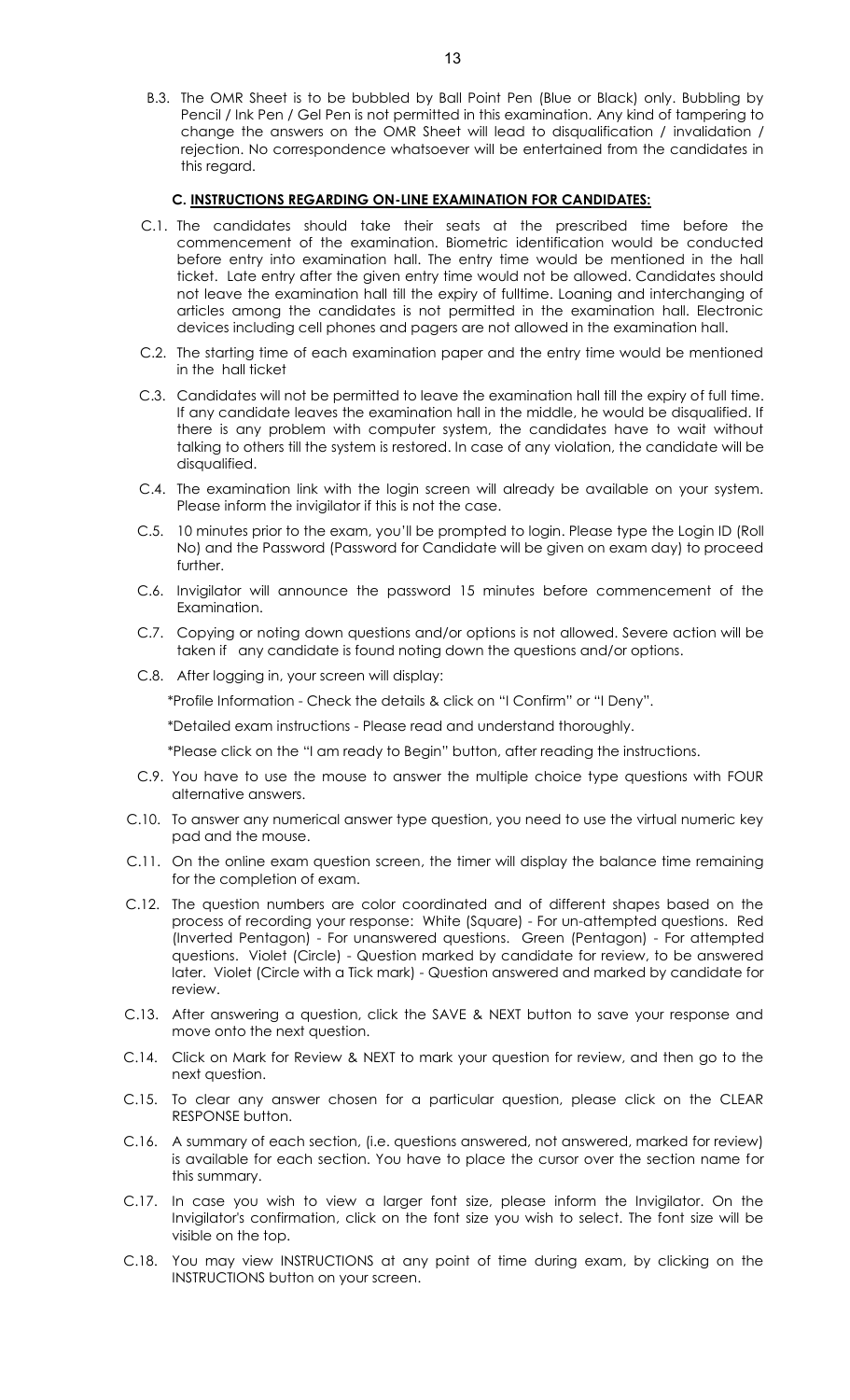- C.19. The SUBMIT button will be activated after 150 Minutes. Please keep checking the timer on your screen.
- C.20. In case of automatic or manual log out, all your attempted responses will be saved. Also, the exam will start from the time where it had stopped.
- C.21. You will be provided a blank sheet for rough work. Do write your Login ID and Password on it. Please ensure that you return it to the invigilator at the end of the exam after tearing only the password from it.
- C.22. Please don't touch the key board as your exam ID will get locked. If your ID gets locked, please inform a nearby invigilator who will help in unlocking your ID and then you can continue with the exam.
- C.23. Please inform the invigilator in case of any technical issues.
- C.24. Please do not talk to or disturb other candidates.
- C.25. In case you are carrying articles other than the admit card, photo identity proof and pen, please leave them outside the exam room.
- C.26. You cannot leave exam room before submitting the paper. Please inform the invigilator if you want to use the wash room.

### **D. GENERAL INSTRUCTIONS TO CANDIDATES:**

- D.1. If the candidate notices any discrepancy printed on the Hall ticket, as to community, date of birth etc., he/she may immediately bring it to the notice of Commission's officials/Chief Superintendent in the examination centre and necessary corrections can be made in the Nominal Roll, in the Examination Hall against his/her Hall Ticket Number for being verified by the Commission's Office.
- D.2. The candidate should satisfy the Invigilator of his/her identity with reference to the signature and photographs available on the Nominal Rolls and Hall Ticket.
- D.3. The candidates should take their seats at the given time before the commencement of the examination and are not to be allowed after the scheduled time. The time of Examination and entry time would be mentioned in the hall ticket. Late entry after the given entry time would not be allowed. Candidates should not leave the examination hall till the expiry of fulltime.
- D.4. The candidates must note that his/her admission to the examination is strictly provisional. The mere fact that an Admission to the examination does not imply that his/her candidature has been finally cleared by the Commission or that the entries made by the candidate in his/her application have been accepted by the Commission as true and correct. The candidates have to be found suitable after verification of original certificates; and other eligibility criteria. The Applicants have to upload his/her scanned recent colour passport photo and signature to the Application Form. Failure to produce the same photograph, if required, at the time of interview/ verification, may lead to disqualification. Hence the candidates are advised not to change their appearance till the recruitment process is complete.
- D.5. The candidates are not allowed to bring any Electronic devices such as mobile / cell phones, programmable calculators, tablets, iPad, Bluetooth, pagers, watches or any other computing devices to examination Hall. Non programmable calculators would be permitted, wherever necessary. Loaning and interchanging of articles among the candidates is not permitted in the examination hall and any form of malpractice will not be permitted in the exam hall.
- D.6. The candidates are expected to behave in orderly and disciplined manner while writing the examination. Their candidature will be rejected in case of impersonation/ disorder/ rowdy behaviour during Examination and necessary F.I.R. for this incident will be lodged with concerned Police Station. The Chief Superintendent of the centre is authorized to take spot decision in this matter.
- D.7. Candidates trying to use unfair means shall be disqualified from the selection. No correspondence whatsoever will be entertained from the candidates.
- D.8. The Penal Provisions of Act 25/97 published in the A.P. Gazette No. 35, Part-IV.B Extraordinary dated: 21/08/1997 shall be invoked if malpractice and unfair means are noticed at any stage of the Examination. Action will be taken to penalize as per G.O.Ms.No.385, G.A. (Ser. A) Dept., Dt.18/10/2016.
- D.9. (a) Wherever the candidates are totally blind, they will be provided a scribe to write the examination and 20 minutes extra time is permitted to them per hour. Eligible candidates are also allowed to bring their own scribe after due intimation to the Commission after duly providing the full identification details of the scribe like name, address and appropriate proof of identification.
	- (b) The applicants shall upload the certificate relating to percentage of disability for considering the appointment of scribe in the examination.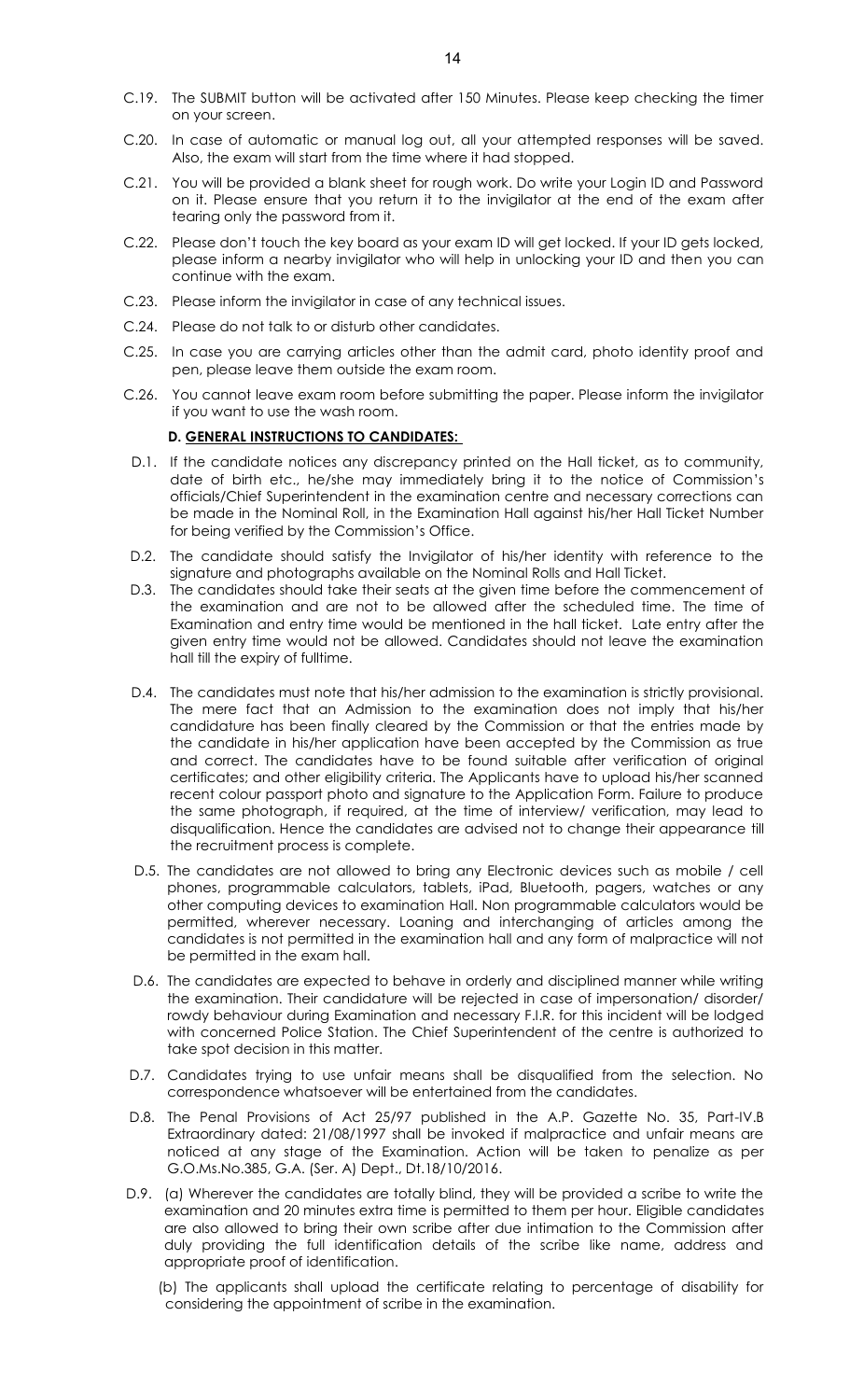(c) An extra time of 20 minutes per hour is also permitted for the candidates with locomotor disability and CEREBRAL PALSY where dominant (writing) extremity is affected for the extent slowing the performance of function (Minimum of 40% impairment). No scribe is allowed to such candidates.

 (d) The candidate as well as the scribe will have to give a suitable undertaking conforming to the rules applicable

- D.10. In case the Hall-Ticket is without photo or too small, he/she should affix a passport size photo on Hall-ticket and appear by duly getting attested by Gazetted Officer. He/she shall handover similar photo for each paper to Chief Superintendent for affixing the same on the Nominal Rolls.
- D.11. The candidate will not be admitted to the examination Hall without procedural formalities.
- D.12. The candidate admission to the Examination is provisional, subject to the eligibility, confirmation/satisfaction of conditions laid down in this notification.
- D.13. The candidates should put his/ her signature and get the signature of the invigilator at the appropriate places in the Nominal Roll or OMR Answer Sheet.
- D.14. Instructions to be followed scrupulously in the Examination Hall.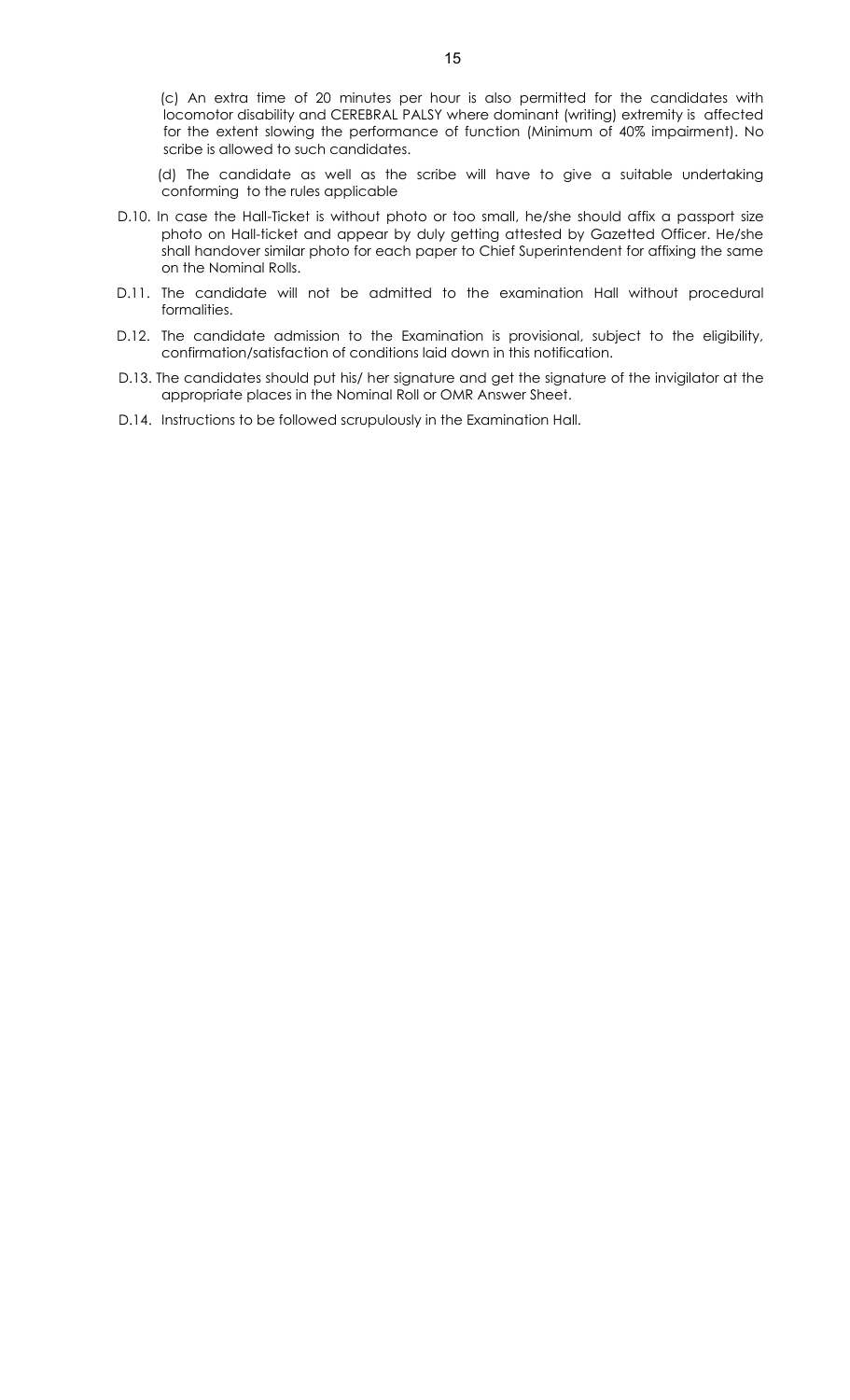## **ANNEXURE - IV LIST OF SCHEDULED CASTES (Definition 28 of General Rule - 2) SCHEDULE – I**

 (Substituted with effect from 27-07-1977 through G.O.Ms.No. 838, G.A. (Services-D) Department, dated 15/12/1977)

- Adi Andhra
	- Adi Dravida
	- Anamuk
	- Aray Mala
	- Arundhatiya
- Arwa Mala
- Bariki
- Bavuri
- Beda Jangam, Budga Jangam (In Districts of Hyderabad,Rangareddy, Mahaboobnagar, Adilabad, Nizamabad,Medak,Karimnagar,Warangal, Khammam and Nalgonda)\*
- Bindla
- Byagara, Byagari\*
- Chachati
- Chalavadi
- Chamar, Mochi, Muchi, Chamar-Ravidas, Chamar-Rohidas\*
- Chambhar
- Chandala
- Dakkal, Dokkalwar
- Dandasi
- Dhor
- Dom, Dombara, Paidi, Pano
- Ellamalwar, Yellammalawandlu
- Ghasi, Haddi, Relli, Chachandi
- Godagali, Godagula(in the Districts of Srikakulam, Vizianagaram & Vishakapatnam) \*
- Godari
- Gosangi
- Holeya
- Holeya Dasari
- Jaggali
- Jambuwulu
- Kolupulvandlu, Pambada, Pambanda, Pambala \*
- Madasi Kuruva, Madari Kuruva
- 
- 32 Madiga<br>33 Madiga Madiga Dasu, Mashteen
- Mahar
- Mala, Mala Ayawaru \*
- Mala Dasari
- Mala Dasu
- Mala Hannai
- Mala Jangam
- Mala Masti
- Mala Sale, Netkani
- Mala Sanyasi
- Mang
- Mang Garodi
- Manne
- Mashti
- Matangi
- Mahter
- Mitha Ayyalvar
- Mundala
- Paky, Moti, Thoti
- (Omitted)\*
- Pamidi
- Panchama, Pariah
- Relli
- Samagara
- 57 Samban<br>58 Sapru
- Sapru
- Sindhollu, Chindollu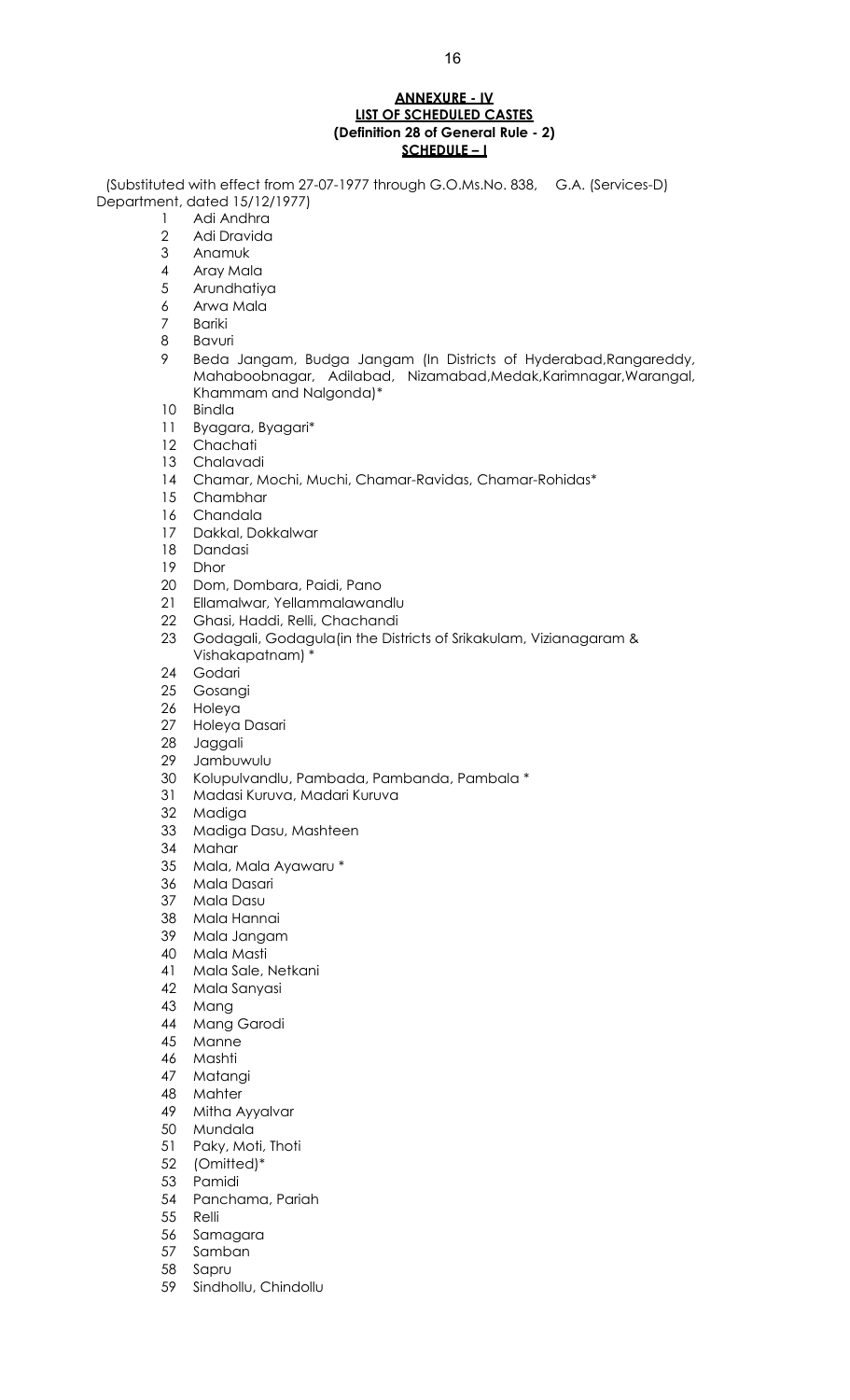- 60 Yatala (Srikakulam Dist. Only) Memo No. 8183/CV-1/2006-10 SW (CV-I) Dept., Dt. 31/03/2008
- 61 Valluvan **\* (**Chittoor and Nellore Dist. Only**)** Memo No. 8183/CV-1/2006- 10 SW (CV-I) Dept., Dt. 31/03/2008
- **\*** As for the Constitution (Scheduled Caste) orders (Second Amendment) Act 2002, Act No. 61 of 2002

## **LIST OF SCHEDULED TRIBES**

- 1. Andh, Sadhu Andh \*
- 2. Bagata
- 3. Bhil
- 4. Chanchu (Chenchwar omitted) \*
- 5. Gadabas, Boda Gadaba, Gutob Gadaba, Kallayi Gadaba, Parangi Gadaba, Kathera Gadaba, Kapu Gadaba \*
- 6. Gond, Naikpod, Rajgond, Koitur \*
- 7. Goudu (in the Agency tracts)
- 8. Hill Reddis
- 9. Jatapus
- 10. Kammara
- 11. Kattunayakan
- 12. Kolam, Kolawar \*
- 13. Konda Dhoras, Kubi \*
- 14. Konda Kapus
- 15. Konda Reddis
- 16. Kondhs, Kodi, Kodhu, Desaya Kondhs, Dongria Kondhs, Kuttiya Konds, Tikiria Khondhs, Yenity Khondhs, Kuvinga \*
- 17. Kotia, Bentho Oriya, Bartika, Dulia, Holva, Sanrona, Sidhopaiko (Dhulia,Paiko,Putiyaomitted \*)
- 18. Koya, Doli Koya, Gutta Koya, Kammara Koya, Musara Koya, Oddi Koya, Pattidi Koya, Rajah, Rasha Koya, Lingadhari Koya (Ordinary), Kottu Koya, Bhine Koya, Raj Koya (Goudomitted \*)
- 19. Kulia
- 20. Malis (excluding Adilabad, Hyderabad, Karimnagar, Khammam, Mahabubnagar, Medak, Nalgonda, Nizamabad and Warangal District)
- 21. Manna Dhora
- 22. Nayaks (in the Agency tracts)
- 23. Mukha Dhora, Nooka Dhora
- 24. Pardhan
- 25. Porja, Parangi Perja
- 26. Reddi Dhoras
- 27. Rona, Rena
- 28. Savaras, Kapu Savaras, Maliya Savaras, Khutto Savaras
- 29. Sugalis, Lambadis, Banjara \*
- 30. Thoti (in Adilabad, Hyderabad, Karimnagar, Khammam, Mahabubnagar, Medak, Nalgonda, Nizamabad and Warangal Districts)
- 31. Valmiki (in the Scheduled Areas of Vishakapatnam, Srikakulam, Vizianagaram, East Godavari and West Godavari Districts \*)
- 32. Yenadis, Chella Yenadi, Kappala Yenadi, Manchi Yenadi, Reddi Yenadi \*
- 33. Yerukulas, Koracha, Dabba Yerukula, Kunchapuri Yerukula, Uppu Yerukula \*
- 34. Nakkala Kurivikaran (Nakkala A.P. Gazette, Part III (B) Central Acts ordinance and Regulations Issue No. 05 Dt. 02/10/2003 )
- 35. Dhulia, Paiko, Putiya (in the districts of Vishakapatnam, Vizianagaram \*)

 \* As for the Scheduled Castes and Scheduled Tribes Orders (Amendment) Act 2002, Act No. 10 of 2003

# **LIST OF SOCIALLY AND EDUCATIONALLY BACKWARD CLASSES**

(Amended from time to time as on 31/08/2007)

# **GROUP- A**

Aboriginal Tribes, Vimuktha Jathis, Nomadic and Semi Nomadic Tribes etc.,

- 1. Agnikulakshatriya, Palli, Vadabalija, Besta, jalari, Gangavar, Gangaputra, Goondla, Vanyakulakshatriya (Vannekapu, Vannereddi, Pallikapu, Pallireddy Neyyala and Pattapu) \*Mudiraj / Mutrasi / Tenugollu, The G.O. Ms.No. 15 BCW(C2) Dept., dt. 19/02/2009 is suspended. Hence the inclusion of Mudiraj / Mutrasi / Tenugollu is suspended) vide Hon'ble A.P. High Court orders in WP No. 2122/2009
	- dated: 29-04- 2009.
- 2. Balasanthu, Bahurupi
- 3. Bandara
- 4. Budabukkala
- 5. Rajaka (Chakali Vannar)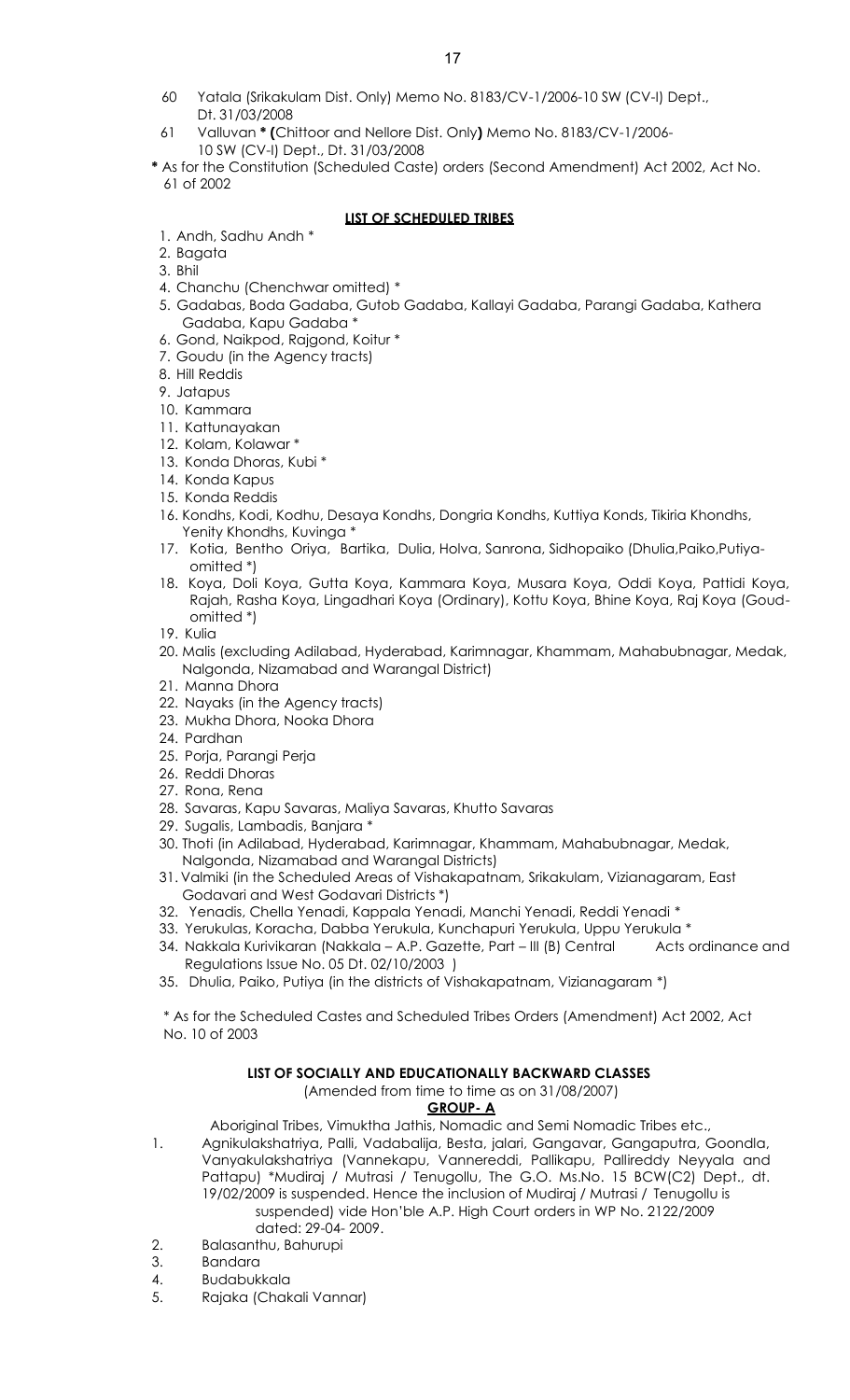- 7. Dommara
- 8. Gangiredlavaru
- 9. Jangam (whose traditional occupation is begging)<br>10. Joai
- 10. Jogi
- 11. Katipapala
- 12. Korcha
- 13. Lambada or Banjara in Telangana Area
	- (deleted and included in S.T. list vide G.O.Ms.No. 149, SW, dated 3/5/1978)
- 14. Medari or Mahendra
- 15. Mondivaru, Mondibanda, Banda
- 16. Nayee Brahmin (Mangali), Mangala and Bajantri (amended vide G.O.Ms.No. 1, BCW(M1) Department, dated 6/1/1996)
- 17. Nakkala (Deleted vide G.O. Ms. No. 21, BCW(C2) Dept., Dt. 20/06/2011)
- 18. Vamsha Raj (amended vide G.O.Ms.No. 27, BCW(M1) Department, dated 23/06/1995 deleting the Original name Pitchiguntla)
- 19. Pamula
- 20. Pardhi (Mirshikari)
- 21. Pambala
- 22. Peddammavandlu, Devaravandlu, Yellammavandlu, Mutyalammavandlu (Dammali, Dammala, Dammula, Damala Castes confined to Srikakulam dist. Vide G.O.Ms. No.: 9 BCW(C2) Dept., Dt. 9/04/2008)
- 23. Veeramushti (Nettikotala), Veera bhadreeya (Amended vide G.O. Ms. No. 62, BCW (M1) Dept., Dt. 10/12/1996)
- 24. Valmiki boya (Boya, Bedar, Kirataka, Nishadi, Yellapi, Pedda Boya) Talayari and Chunduvallu
	- (G.O.Ms. No. 124, SW, Dt. 24.06.85) Yellapi and Yellapu are one and the same amended vide G.O. Ms. No. 61, BCW(M1) Dept., Dt. 05.12.1996)
- 25. Yerukalas in Telangana area (deleted and included in the list of S.Ts)
- 26. Gudala
- 27. Kanjara Bhatta
- 28. Kalinga (Kinthala deleted vide G.O.Ms. No. 53, SW, Dt. 07.03.1980)
- 29. Kepmare or Reddika
- 30. Mondipatta
- 31. Nokkar
- 32. Pariki Muggula
- 33. Yata
- 34. Chopemari
- 35. Kaikadi
- 36. Joshinandiwalas
- 37. Odde (Oddilu, Vaddi, Vaddelu)
- 38. Mandula (Govt. Memo No. 40-VI/70-1, Edn., Dt. 10.02.1972)
- 39. Mehator (Muslim) (Govt. Memo No. 234-VI/72-2, Edn., Dt. 05.07.1972).
- 40. Kunapuli (Govt. Memo No. 1279/P1/74-10, E&SW, Dt. 03.08.1975)
- 41. Patra (included in G.O. Ms. No. 8, BCW(C2) Dept., Dt. 28.08.2006)
- 42. kurakula of Srikakulam, Vizianagaram and Visakhapatnam Districts only. Included vide in G.O.MS.No. 26 BC W (C2) Dept., Dt. 4/07/08
- 43. Pondara of Srikakulam, Vizianagaram, and Visakhapatnam Districts only. Included vide G.O.MS.No. 28 BC W (C2) Dept., Dt. 4/07/08
- 44. Samanthula, Samantha, sountia, Sauntia of Srikakulam District only. Included vide G.O.MS.No. 29 BC W (C2) Dept., Dt. 4/07/08
- 45. pala-Ekari, Ekila, Vyakula, Ekiri, Nayanivaru, Palegaru, Tolagari, Kavali of Chittor, Cuddapah, Kurnool, Anantapur, Nellore, Hyderabad and Rangareddy Districts only. Included Vide G.O. MS. No. 23 B.C. W (C2) Dept., Dt. 4/07/08
- 46. Rajannala, Rajannalu of Karimnagar, Warangal, Nizamabad and Adilabad Districts only. (included in vide G.O.Ms. No. 44 B.C.W(C2) Dept., Dt.07/08/2008).
- 47. Bukka Ayyavars, Included vide G.O.Ms.No. 6 Backward Classes Welfare (C2) Dept., dt. 19/02/2009.
- 48. Gotrala, Included vide G.O.Ms.No. 7 Backward Classes Welfare (C2) Dept., dt. 19/02/2009. The area of operation shall be confined to Telangana Region only.
- 49. Kasikapadi / Kasikapudi, Included vide G.O.Ms.No. 8 Backward Classes Welfare (C2) Dept., dt. 19/02/2009. The area of operation shall be confined to Hyderabad, Rangareddy, Nizamabad, Mahaboobnagar and Adilabad Districts of Telangana Region only.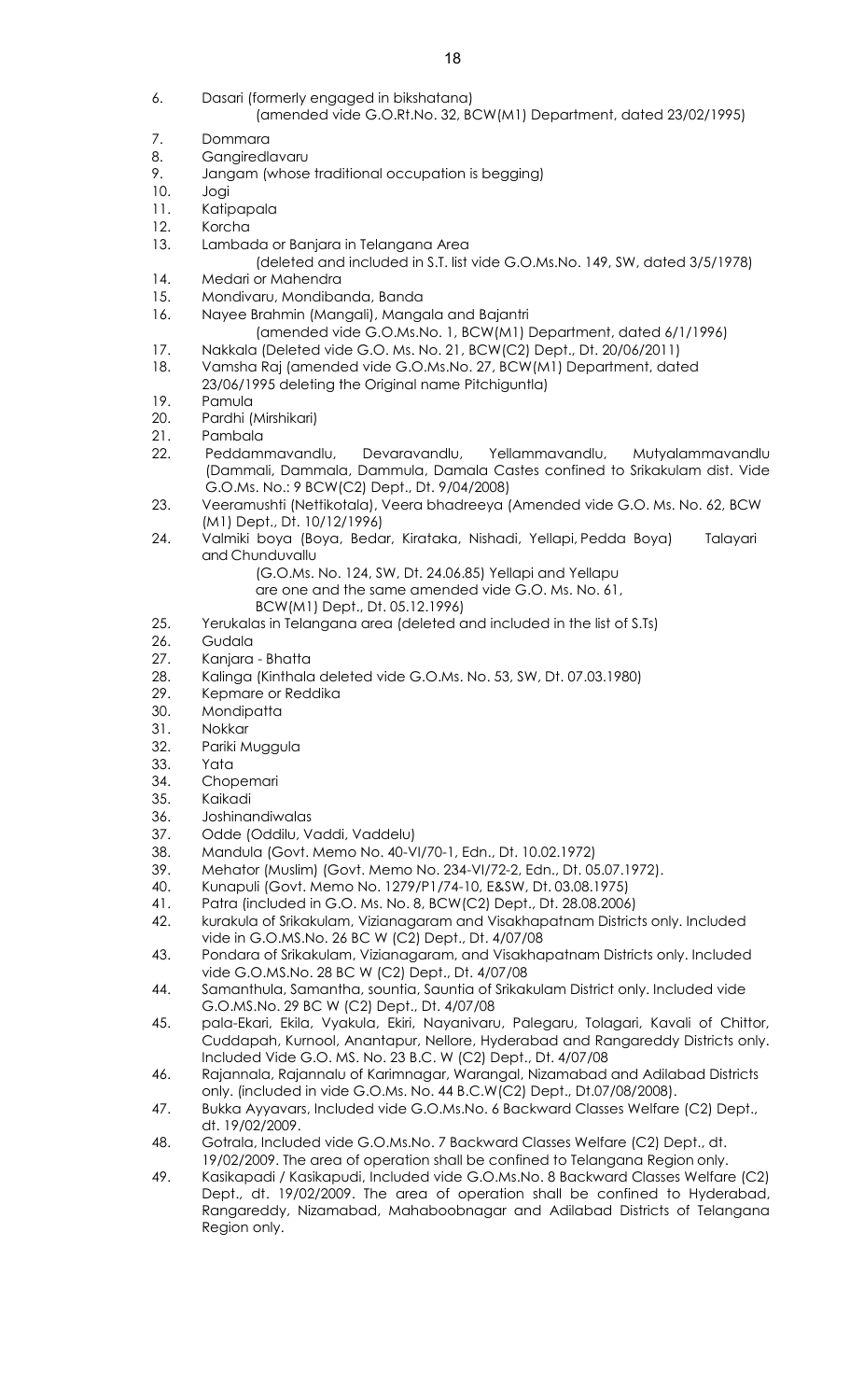- 50. Siddula, Included vide G.O.Ms.No. 9 Backward Classes Welfare (C2) Dept., dt. 19/02/2009. The area of operation shall be confined to Telangana Region only.
- 51. Sikligar / Saikalgar, Included vide G.O.Ms.No. 10 Backward Classes Welfare (C2) Dept., dt. 19/02/2009.
- 52. Poosala included vide G.O. Ms.No. 16 Backward Classes Welfare (C2) Dept., dt. 19/02/2009.
- 53. Aasadula / Asadula, included vide G.O. Ms. No. 13, Backward Classes Welfare (C2) Dept., Dt. 27/05/2011. The area of operation shall be confined to East Godavari and West Godavari Districts only.
- 54. Keuta/Kevuto/Keviti, included vide G.O. Ms. No. 15, Backward Classes Welfare (C2) Dept., Dt. 27/05/2011. The area of operation shall be confined to Srikakulam District only.

## **Group-B (Vocational)**

- 1. Achukatlavandlu in the Districts of Visakhapatnam and Guntur confined to Hindus only as amended vide G.O. Ms. No. 8, BCW(C2) Dept., Dt. 29.03.2000
- 2. Aryakshatriya, Chittari , Giniyar, Chitrakara, Nakshas (Muchi Telugu Speaking deleted vide G.O. Ms. No. 31, BCW (M1) Dept., 11.06.1996)
- 3. Devanga
- 4. Goud (Ediga) Gouda (Gamella) Kalalee, Goundla, Settibalija of Vishaphapatnam, East Godavari, West Godavari and Krishna Districts and Srisayana (Segidi) – (amended vide G.O. Ms. No. 16, BCW (A1) Dept., dt. 19.06.1997
- 5. Dudekula, Laddaf, Pinjari or Noorbash
- 6. Gandla, Telikula, Devatilakula (Amended vide G.O. Ms. No. 13, BCW(A1) Dept., dt. 20.05.1997)
- 7. Jandra
- 8. Kummara or Kulala, Salivahana (Salivahana added vide G.O. Ms. No. 28, BCW(M1) Dept., 24.06.1995)
- 9. Karikalabhakthulu, Kaikolan or Kaikala (Sengundam or Sengunther)
- 10. Karnabhakthulu
- 11. Kuruba or Kuruma
- 12. Nagavaddilu
- 13. Neelakanthi
- 14. Patkar (Khatri)
- 15. Perika (Perikabalija, Puragirikshatriya)
- 16. Nessi or Kurni
- 17. Padmasali (Sali, Salivan, Pattusali, Senapathulu, Thogata Sali)
- 18. Srisayana ((**sagidi**)- deleted and added to Sl.No. 4 of Group-B)
- 19. Swakulasali
- 20. Thogata, Thogati or Thogataveerakshtriya
- 21. Viswabrahmin, Viswakarma (Ausula or Kamsali, Kammari, Kanchari Vadla or Vadra or Vadrangi and Silpis)
	- (Viswakarma added vide G.O. Ms. No. 59 BCW(M1) Dept., Dt. 06.12.1995)
- 22. Kunchiti, Vakkaliga, Vakkaligara, Kunchitiga of Anantapur Dist. Only vide G.O. Ms.No. 10 BCW(C-2) Dept., Dt. 9-04-2008
- 23. Lodh, Lodhi, Lodha of Hyderabad, Rangareddy, Khammam and Adilabad Districts only. Included in Vide G.O.MS.No. 22 BC W (C2) Dept., Dt. 4/07/08
- 24. Bondili (included in vide G.O.Ms. No. 42, B.C.W(C2) Dept., Dt.07/08/2008)
- 25. Are Marathi, Maratha(Non-Brahmins), Arakalies and Surabhi Natakalavallu. (included in vide G.O.Ms. No. 40, B.C.W(C2) Dept., Dt.07/08/2008)
- 26. Neeli (included in vide G.O.Ms. No. 43, B.C.W(C2) Dept., Dt.07/08/2008).
- 27. Budubunjala/Bhunjwa/Bhadbhunja, included vide G.O.Ms. No. 11, Backward Classes Welfare (C2) Dept., Dt. 27/05/2011. The area of operation shall be confined to Hyderabad and Ranga Reddy District only.
- 28. Gudia/Gudiya, included vide G.O.Ms. No. 14, Backward Classes Welfare (C2) Dept., Dt. 27/05/2011. The area of operation shall be confined to Srikakulam, Vizianagaram and Vishakhapatnam, district only.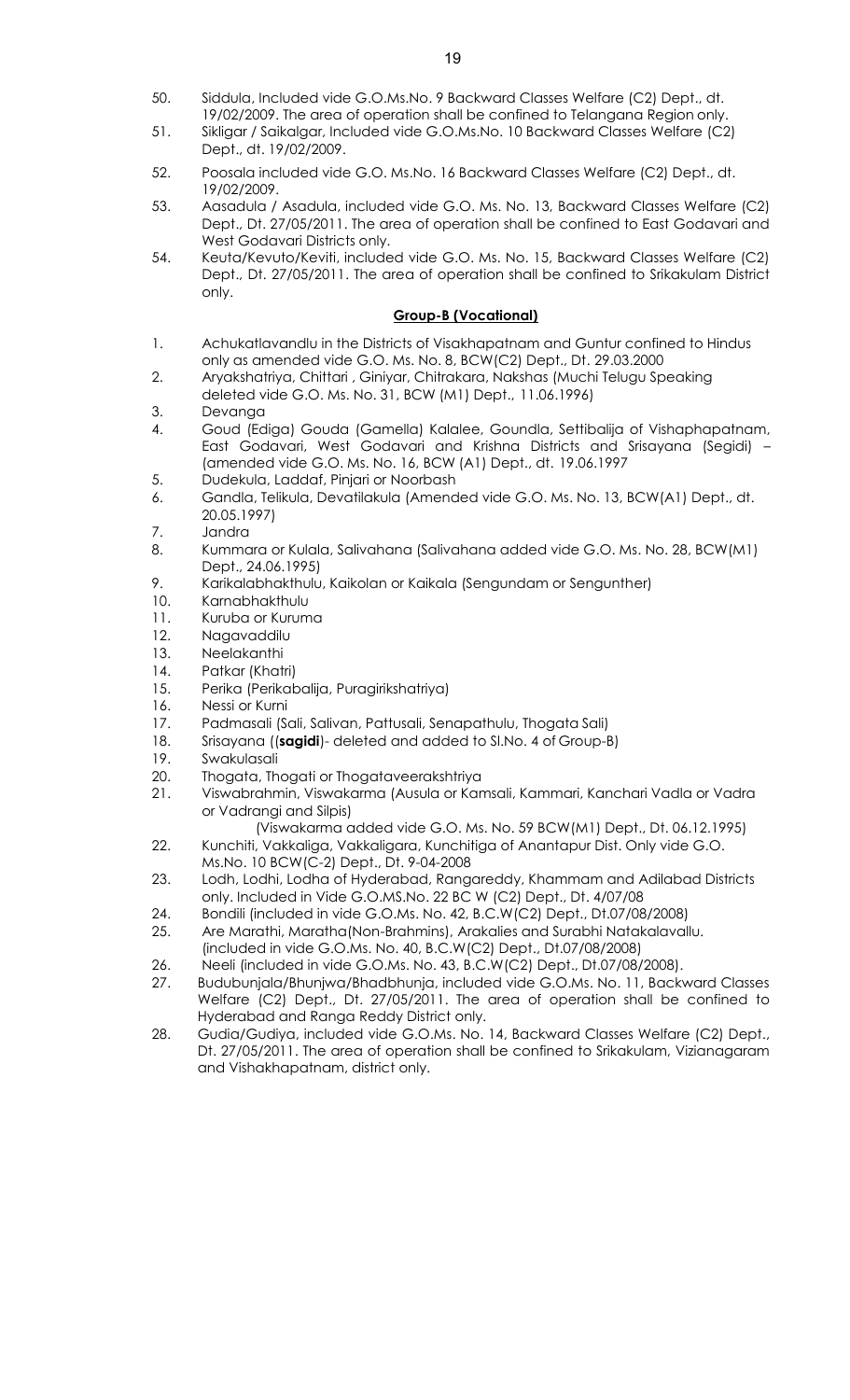#### **GROUP – C Scheduled Castes converts to Christianity and their progeny (Substituted in G.O.Ms.No.159, G.A.(Ser.D) Dept., dt. 02/04/1981)**

# **GROUP – D (Other Classes)**

- 1. Agaru
- 2. Are-Katika, Katika, Are-Suryavamsi(Are-Suryavamsi added vide G.O. Ms. No. 39, B.C. W(C2) Dept., Dt. 7/08/08)
- 3. Atagara
- 4. Bhatraju
- 5. Chippolu (Mera)
- 6. Gavara
- 7. Godaba
- 8. Hatkar
- 
- 9. Jakkala<br>10. Jinaar **Jingar**
- 11. Kandra
- 12. Kosthi
- 13. Kachi
- 14. Surya Balija, (Kalavanthulu) Ganika (amended vide G.O.Ms. No. 20, BCW(P2) Dept., Dt. 19.07.1994)
- 15. Krishanabalija (Dasari, Bukka)
- 16. Koppulavelama
- 17. Mathura
- 18. Mali (Bare, Barai, Marar and Tamboli of all Districts of Telangana Region added as synonyms vide G.O. Ms. No. 3, BCW(C2) Dept., Dt. 09.01.2004 and G.O. Ms. No. 45, B.C.W(C2) Dept., Dt.07/08/2008)
- 19. Mudiraj / Mutrasi / Tenugollu.
- 20. Munnurukapu (Telangana)
- 21. Nagavamsam (Nagavamsa) vide G.O.Ms.No. 53, BC Welfare Dept., dated:19/09/1996
- 22. Nelli(deleted vide G.O.Ms. No. 43, B.C.W(C2) Dept., Dt.07/08/2008)
- 23. Polinativelmas of Srikakulam and Visakhapatnam districts
- 24. deleted vide G.O. Ms.No. 16 Backward Classes Welfare (C2) Dept., dt. 19/02/2009
- 25. Passi
- 26. Rangrez or Bhavasarakshtriya
- 27. Sadhuchetty
- 28. Satani (Chattadasrivaishnava)
- 29. Tammali (Non-Brahmins) (Shudra Caste) whose traditional occupation is playing musical instruments, vending of flowers and giving assistance in temple service but not Shivarchakars. Included vide G.O. Ms. No. 7, Backward Classes Welfare (C2) Dept., Dt. 19/02/2011).
- 30. Turupukapus or Gajula kapus {… the words "of Srikakulkam, Vizianagaram and Vishakapatnam Districts" were deleted vide G.O.Ms.No. 62, Backward Classes Welfare (C2) Dept., dt. 20/12/2008 and G.O. Ms.No. 19 Backward Classes Welfare (C2) Dept., dt. 19/02/2009} who are subject to Social customs or divorce and remarriage among their women (G.O. Ms. No. 65, E&SW, dt. 18.02.1994)
- 31. Uppara or Sagara
- 32. Vanjara (Vanjari)
- 33. Yadava (Golla)
- 34. Are, Arevallu and Arollu of Telangana District (Included vide G.O.Ms.No. 11, Backward Classes Welfare (C-2) Department, dt. 13/5/2003 and G.O.Ms. No. 41, B.C.W(C2) Dept., Dt.07/08/2008)
- 35. Sadara, Sadaru of Anantapur Dist. Only vide G.O.Ms.No. 11 BCW (C-2) Dept., Dt. 9- 04-2008
- 36. Arava of Srikakulam District only. Included in vide G.O. MS. No. 24 BC W (C2) Dept., Dt. 4/07/08
- 37. Ayyaraka, of Srikakulam, Vizianagaram, Visakhapatnam, East Godavari, West Godavari, Krishna, Guntur, Khammam and Warangal Districts only. Included in videG.O. MS. No. 25 BC W (C2) Dept., Dt. 4/07/08
- 38. Nagaralu of Srikakulam, Vizianagaram, Visakhapatnam, Krishna, Hyderabad and Rangareddy Districts only. Included in vide G.O. MS. No. 27 BC W (C2) Dept., Dt. 4/07/08
- 39. Aghamudian, Aghamudiar, Agamudivellalar and Agamudimudaliar including Thuluva Vellalas of Chittoor, Nellore, Kurnool, Anantapur, Hyderabad and Rangareddy Districts only. Included in vide G.O. MS. No. 20 BC W (C2) Dept., Dt. 4/07/08.